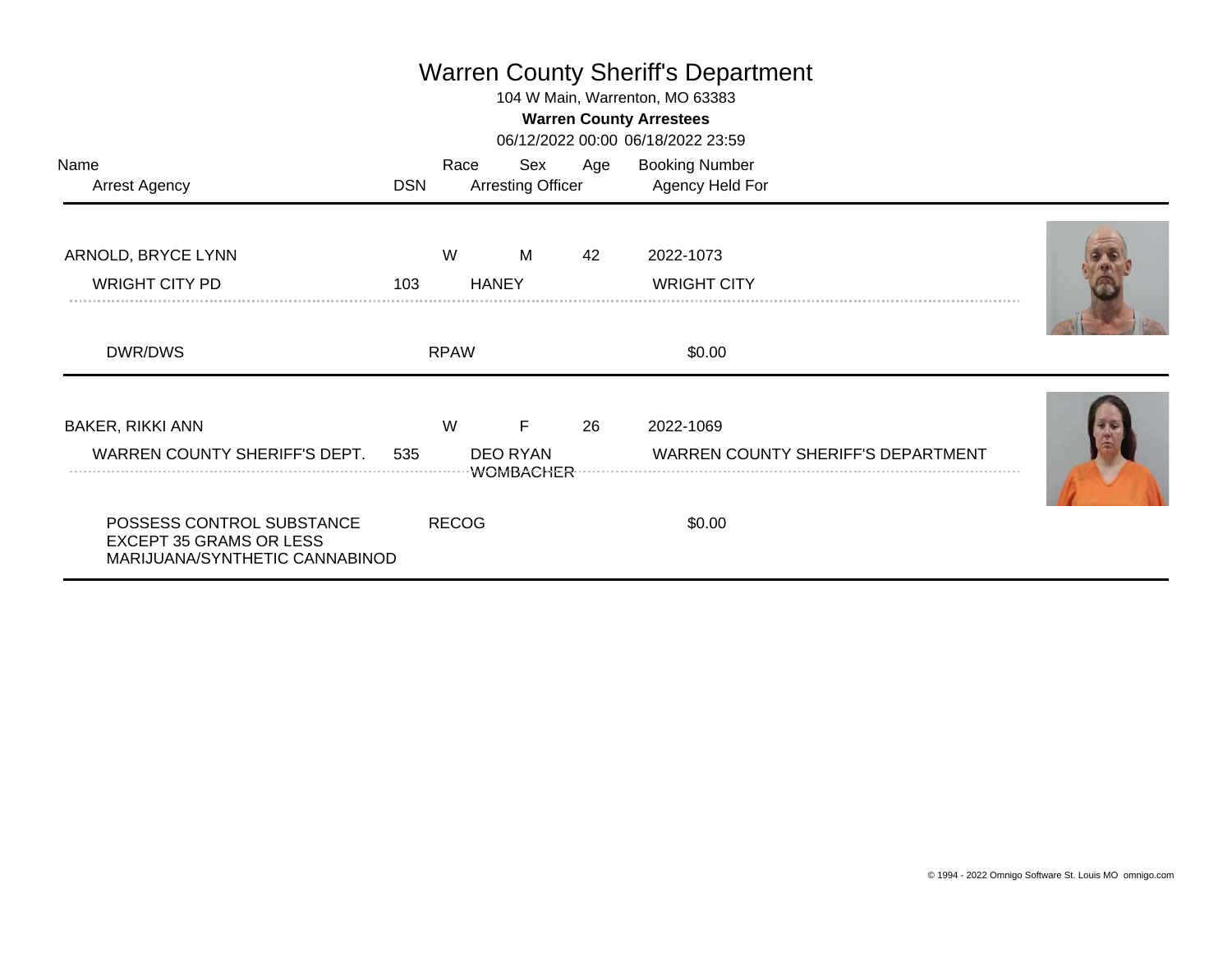| Name<br><b>Arrest Agency</b>                                                                  | <b>DSN</b>  | Race<br>Sex<br><b>Arresting Officer</b> | Age | <b>Booking Number</b><br>Agency Held For  |  |
|-----------------------------------------------------------------------------------------------|-------------|-----------------------------------------|-----|-------------------------------------------|--|
| <b>BECHTOLD, POLLY ANN</b>                                                                    | W           | F                                       | 51  | 2022-1075                                 |  |
| WARREN COUNTY SHERIFF'S DEPT.<br>634                                                          |             | <b>DEPUTY DERRECK</b>                   |     | <b>WARREN COUNTY SHERIFF'S DEPARTMENT</b> |  |
| <b>FORGERY</b>                                                                                |             | NO BOND                                 |     | \$0.00                                    |  |
| <b>STEALING</b>                                                                               |             | <b>SHARED BOND</b>                      |     | \$0.00                                    |  |
| DRIVING WHILE REVOKED/SUSPENDED - SHARED BOND<br><b>1ST OFFENSE</b>                           |             |                                         |     | \$0.00                                    |  |
| <b>FORGERY</b>                                                                                |             | <b>SHARED BOND</b>                      |     | \$0.00                                    |  |
| <b>STEALING</b>                                                                               |             | <b>SHARED BOND</b>                      |     | \$0.00                                    |  |
| DRIVING WHILE REVOKED/SUSPENDED - SHARED BOND<br><b>1ST OFFENSE</b>                           |             |                                         |     | \$0.00                                    |  |
|                                                                                               |             |                                         |     |                                           |  |
| BERGESCH, DAVID PAUL                                                                          | W           | M                                       | 44  | 2022-1062                                 |  |
| WARREN COUNTY SHERIFF'S DEPT.<br>452                                                          |             | <b>DEPUTY ANDREW</b>                    |     | <b>WARREN COUNTY SHERIFF'S DEPARTMENT</b> |  |
| POSSESS CONTROL SUBSTANCE<br><b>EXCEPT 35 GRAMS OR LESS</b><br>MARIJUANA/SYNTHETIC CANNABINOD | <b>RPAW</b> |                                         |     | \$0.00                                    |  |
| DWR/DWS                                                                                       | <b>RPAW</b> |                                         |     | \$0.00                                    |  |
| (WILL NOT EXTRADITE) FAILURE TO<br>APPEAR(DISORDERLY CONDUCT)                                 |             | CASH OR SURETY NO 10%                   |     | \$500.00                                  |  |
| (WILL NOT EXTRIDITE) FAILURE TO<br>APPEAR(DISORDERLY CONDUCT)                                 |             | CASH OR SURETY NO 10%                   |     | \$500.00                                  |  |
| (WILL NOT EXTRADITE)                                                                          |             | <b>CASH ONLY</b>                        |     | \$370.00                                  |  |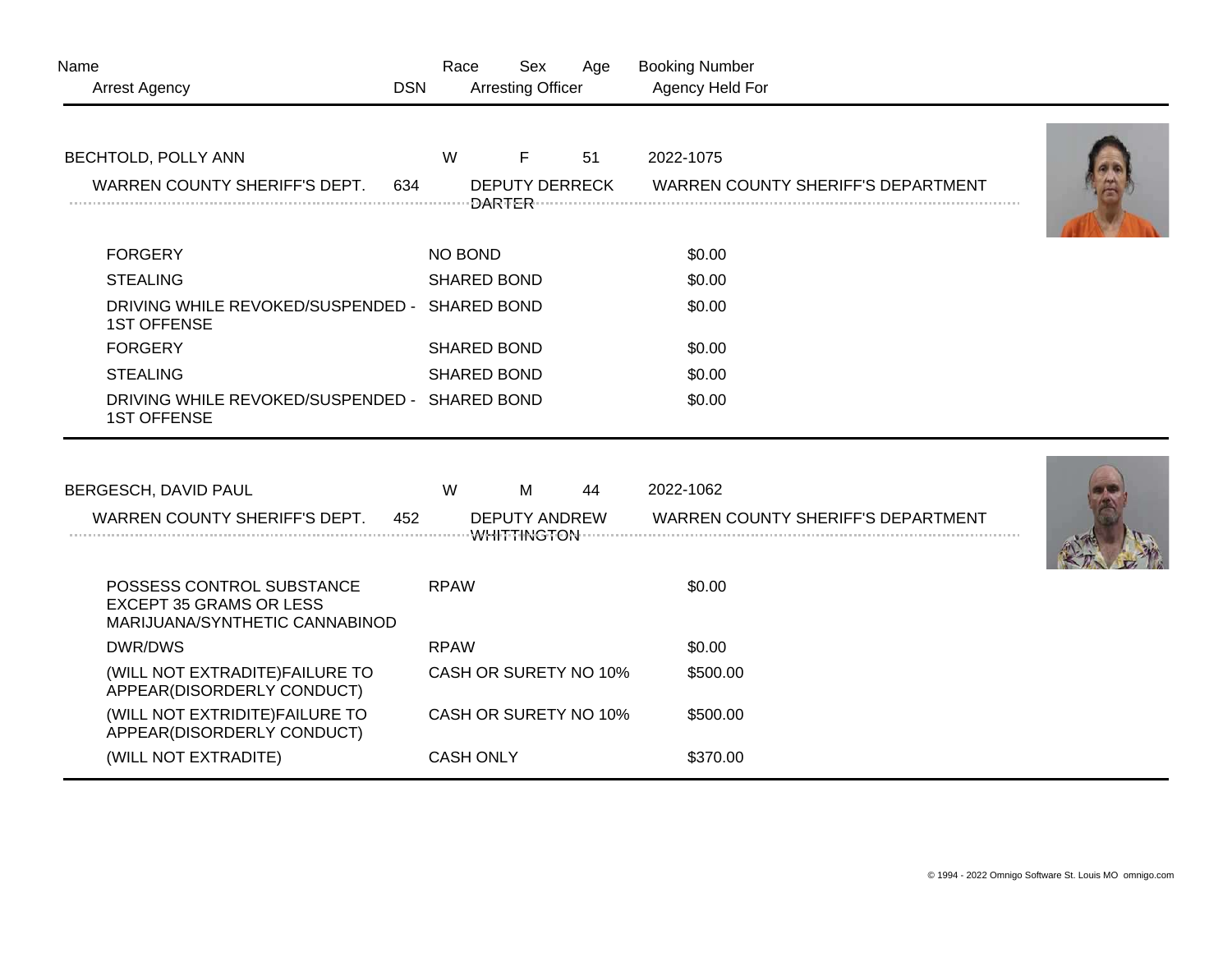| Name<br><b>Arrest Agency</b>                                                                    | <b>DSN</b> | Race                                 | Sex<br><b>Arresting Officer</b> | Age                                      | <b>Booking Number</b><br>Agency Held For                         |  |
|-------------------------------------------------------------------------------------------------|------------|--------------------------------------|---------------------------------|------------------------------------------|------------------------------------------------------------------|--|
| <b>BLAIR, JAMIL ANTWAIN</b><br><b>WRIGHT CITY PD</b>                                            | 147        | B                                    | M<br><b>NINNESS</b>             | 19                                       | 2022-1077<br><b>WARRENTON</b>                                    |  |
| <b>ASSAULT 4TH DEGREE</b>                                                                       |            | <b>CASH ONLY</b>                     |                                 |                                          | \$200.00                                                         |  |
| BROWN, JASMINE NICOLE<br>WARREN COUNTY SHERIFF'S DEPT.                                          | 439        | B                                    | F.                              | 32 <sup>2</sup><br><b>CORPORAL SHAWN</b> | 2022-1070<br><b>FUGITIVE OTHER AGENCY</b>                        |  |
| DOMESTIC ASSAULT (FTA) (FUG)                                                                    |            | <b>CASH ONLY</b>                     |                                 |                                          | \$5,000.00                                                       |  |
| <b>COLLIER, CHRISTINE MICHELLE</b><br>WARREN COUNTY SHERIFF'S DEPT.                             | 474        | W                                    | F.<br><b>DEPUTY DWAYNE</b>      | 36                                       | 2022-1060<br><b>FUGITIVE OTHER AGENCY</b>                        |  |
| TRAFFIC OFFENSE-OPER VH NO<br><b>INSURANCE (FUG)</b><br>TRAFFIC OFFENSE-FAIL TO REG VH<br>(FUG) |            | <b>CASH ONLY</b><br><b>CASH ONLY</b> |                                 |                                          | \$225.00<br>\$111.00                                             |  |
| DEES, BRENT NMN<br>WARREN COUNTY SHERIFF'S DEPT.                                                | 539        | W                                    | M                               | 41                                       | 2022-1091<br>DEO CODY MASTERS WARREN COUNTY SHERIFF'S DEPARTMENT |  |
| COMMITMENT(10 DAYS)                                                                             |            | NO BOND                              |                                 |                                          | \$0.00                                                           |  |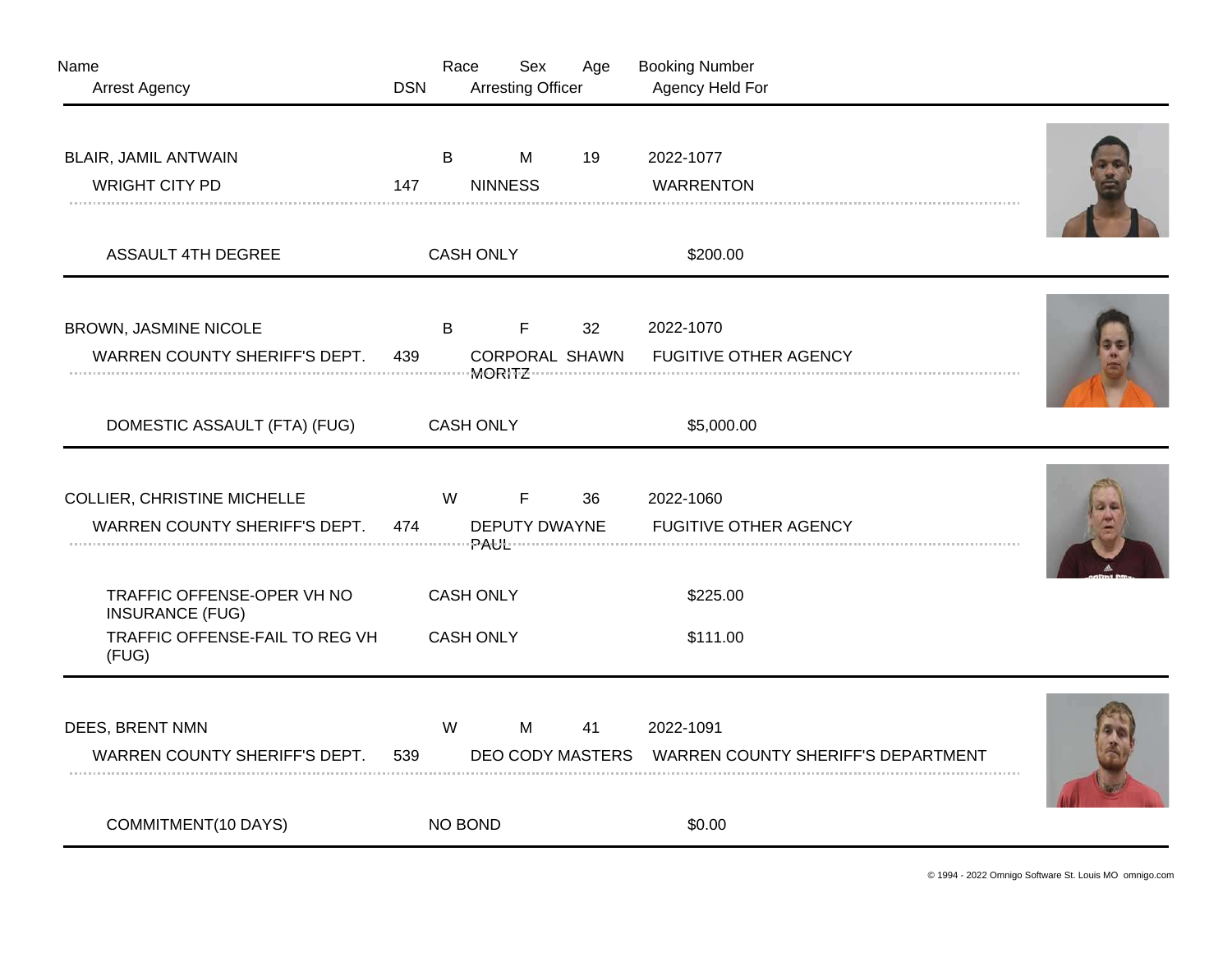| Name                                                                                       |            | Race             | Sex                      | Age | <b>Booking Number</b>                     |  |
|--------------------------------------------------------------------------------------------|------------|------------------|--------------------------|-----|-------------------------------------------|--|
| <b>Arrest Agency</b>                                                                       | <b>DSN</b> |                  | <b>Arresting Officer</b> |     | Agency Held For                           |  |
| DEMARS, JODI LYNN                                                                          |            |                  | F                        | 41  | 2022-1088                                 |  |
| WARREN COUNTY SHERIFF'S DEPT.                                                              | 474        |                  | DEPUTY DWAYNE            |     | <b>FUGITIVE OTHER AGENCY</b>              |  |
| (FTA) POSS CNTRL SUBSTANCE                                                                 |            | <b>RECOG</b>     |                          |     | \$7,500.00                                |  |
| PAROLE VIOLATION DANGEROUS<br><b>DRUGS</b>                                                 |            | NO BOND          |                          |     | \$0.00                                    |  |
| <b>EADS, LANA NICHOLE</b>                                                                  |            | W                | F                        | 34  | 2022-1066                                 |  |
| <b>WRIGHT CITY PD</b>                                                                      | 104        |                  | <b>MONROE</b>            |     | <b>WRIGHT CITY</b>                        |  |
| PROPERTY DAMAGE (FTA)                                                                      |            | <b>CASH ONLY</b> |                          |     | \$200.00                                  |  |
| MISC PEACE DISTURBANCE(FTA)                                                                |            | <b>CASH ONLY</b> |                          |     | \$150.00                                  |  |
|                                                                                            |            |                  |                          |     |                                           |  |
| ELLIOT, MARK NMN                                                                           |            | B                | M                        | 33  | 2022-1054                                 |  |
| WARREN COUNTY SHERIFF'S DEPT.                                                              | 636        | DEPUTY WAYMOND   |                          |     | <b>WARREN COUNTY SHERIFF'S DEPARTMENT</b> |  |
| DRIVING WHILE REVOKED/SUSPENDED - CASH OR SURETY NO 10%<br>2ND OR SUBSEQUENT OFFENSE (FTA) |            |                  |                          |     | \$1,000.00                                |  |
| NO VEH/TRL REGISTRATION (FTA)                                                              |            |                  | <b>SHARED BOND</b>       |     | \$0.00                                    |  |
| UNLAWFUL POSSESSION OF DRUG<br>PARAPHERNALIA (FTA)                                         |            |                  | <b>SHARED BOND</b>       |     | \$0.00                                    |  |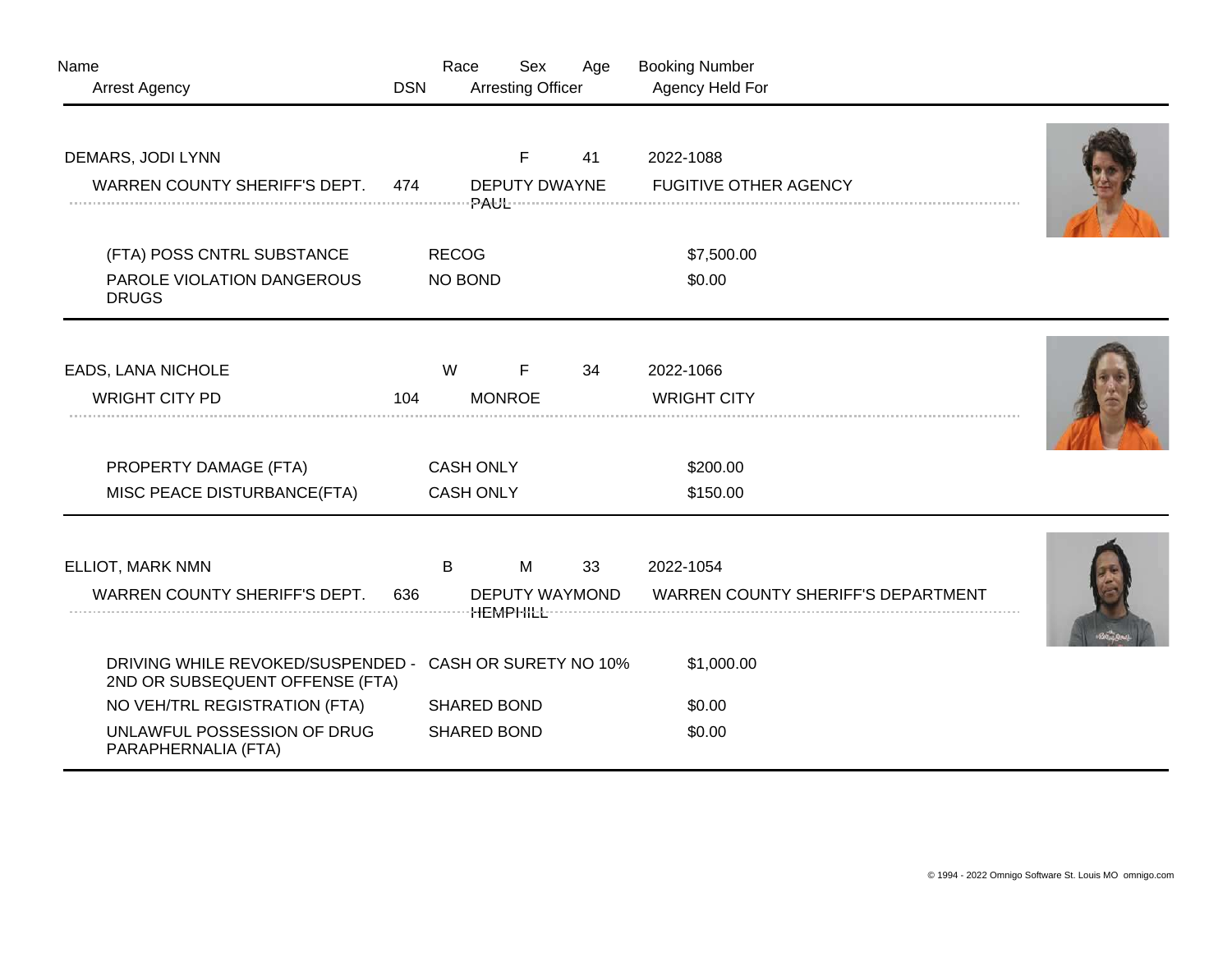| Name<br><b>Arrest Agency</b>                                                                     | <b>DSN</b> | Race               | Sex<br><b>Arresting Officer</b>      | Age | <b>Booking Number</b><br>Agency Held For               |  |
|--------------------------------------------------------------------------------------------------|------------|--------------------|--------------------------------------|-----|--------------------------------------------------------|--|
| FAIR, TRENTON JOEZF<br><b>WARRENTON PD</b>                                                       | 232        | W                  | M<br><b>STEPHENS</b>                 | 25  | 2022-1068<br><b>WARRENTON</b>                          |  |
| <b>INDECENT EXPOSURE</b>                                                                         |            | <b>SUMMONS</b>     |                                      |     | \$0.00                                                 |  |
| GAMACHE, REBECCA JEAN<br>WARREN COUNTY SHERIFF'S DEPT.                                           | 632        | W                  | F<br><b>DEPUTY RONALD</b>            | 27  | 2022-1087<br><b>WARREN COUNTY SHERIFF'S DEPARTMENT</b> |  |
| DELIVER CONTROL SUBSTANCE EXCPT<br>35 GRAMS OR LESS<br>MARIJUANA/SYNTHETIC CANNABINOID           |            | NO BOND            |                                      |     | \$0.00                                                 |  |
| POSSESSION OF<br>MARIJUANA/SYNTHETIC CANNABINOID<br>OF 10 GRAMS OR LESS                          |            | <b>SHARED BOND</b> |                                      |     | \$0.00                                                 |  |
| UNLAWFUL POSSESSION OF DRUG<br>PARAPHERNALIA                                                     |            |                    | <b>SHARED BOND</b>                   |     | \$0.00                                                 |  |
| <b>GREENFIELD, TAYLOR MARIE</b><br>WARREN COUNTY SHERIFF'S DEPT.                                 | 466        | W                  | $\mathsf F$<br><b>SERGEANT AARON</b> | 29  | 2022-1080<br>WARREN COUNTY SHERIFF'S DEPARTMENT        |  |
|                                                                                                  |            |                    |                                      |     |                                                        |  |
| SPEED EXCEED 16-19 MPH (FTA)<br>DRIVING WHILE REVOKED/SUSPENDED - CASH ONLY<br>1ST OFFENSE (FTA) |            | <b>CASH ONLY</b>   |                                      |     | \$173.50<br>\$319.50                                   |  |
| FAIL TO REGISTER VEH (FTA) (FUG)                                                                 |            |                    | CASH OR SURETY NO 10%                |     | \$100.00                                               |  |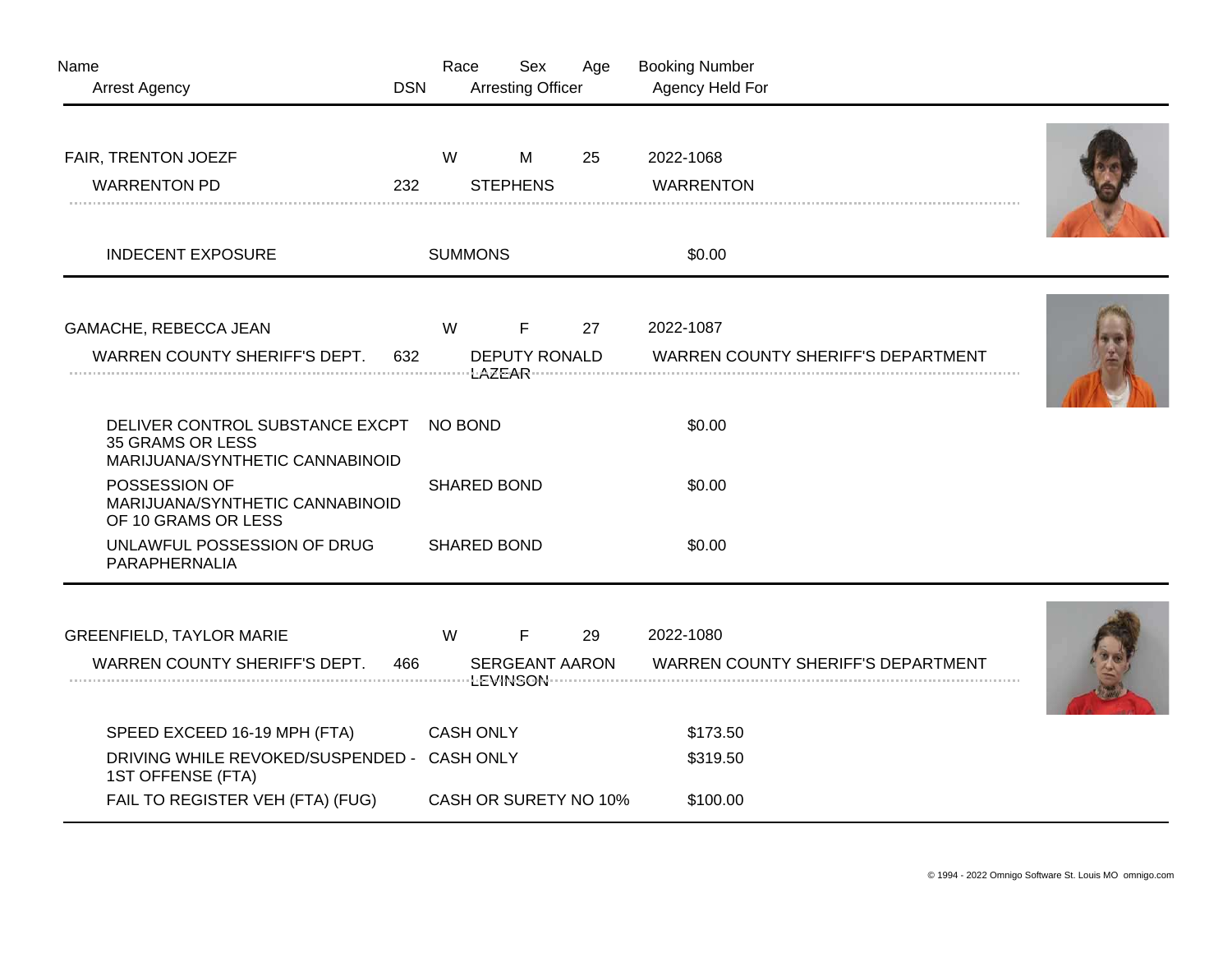| Name<br><b>Arrest Agency</b>                                                                           | <b>DSN</b> | Race                               | Sex<br><b>Arresting Officer</b>    | Age | <b>Booking Number</b><br>Agency Held For               |  |
|--------------------------------------------------------------------------------------------------------|------------|------------------------------------|------------------------------------|-----|--------------------------------------------------------|--|
| <b>GRIFFIN, ANDREW DOTSON</b>                                                                          |            | W                                  | M                                  | 40  | 2022-1067                                              |  |
| <b>WARRENTON PD</b>                                                                                    |            |                                    | PTN. OGG                           |     | <b>WARRENTON</b>                                       |  |
|                                                                                                        |            |                                    |                                    |     |                                                        |  |
| DRIVING WHILE SUSPENDED AND FAIL<br>TO DRIVE IN SINGLE LANE                                            |            | <b>CASH ONLY</b>                   |                                    |     | \$525.00                                               |  |
| IGNITION INTERLOCK DEVIC-1ST OFF                                                                       |            | <b>SUMMONS</b>                     |                                    |     | \$0.00                                                 |  |
| HAMPTON, DREW BRAXTON<br>WARREN COUNTY SHERIFF'S DEPT.                                                 | 535        | $\sf U$                            | M<br><b>DEO RYAN</b>               | 19  | 2022-1056<br><b>WARREN COUNTY SHERIFF'S DEPARTMENT</b> |  |
| <b>BURGLARY 2ND DEG</b><br>STEALING - \$750 OR MORE                                                    |            | <b>RECOG</b><br><b>SHARED BOND</b> |                                    |     | \$0.00<br>\$0.00                                       |  |
| HATHAWAY, KRISTY LOUETTA<br><b>WARRENTON PD</b>                                                        | 224        | W                                  | $\mathsf{F}$<br><b>PLACKEMEIER</b> | 37  | 2022-1050<br><b>WARREN COUNTY SHERIFF'S DEPARTMENT</b> |  |
| DRIVING WHILE REVOKED/SUSPENDED - RECOG<br>1ST OFFENSE(FTA)<br>DRIVING WHILE REVOKED/SUSPENDED - RECOG |            |                                    |                                    |     | \$100.00                                               |  |
| 1ST OFFENSE(FTA)                                                                                       |            |                                    |                                    |     | \$100.00                                               |  |
| DRIVING WHILE REVOKED/SUSPENDED - RECOG<br>1ST OFFENSE(FTA)                                            |            |                                    |                                    |     | \$100.00                                               |  |
| DROVE WITH LIC SUSPENDED(FTA)                                                                          |            | <b>CASH ONLY</b>                   |                                    |     | \$200.00                                               |  |
| <b>STEALING/ LARCENY</b>                                                                               |            | <b>CASH ONLY</b>                   |                                    |     | \$200.00                                               |  |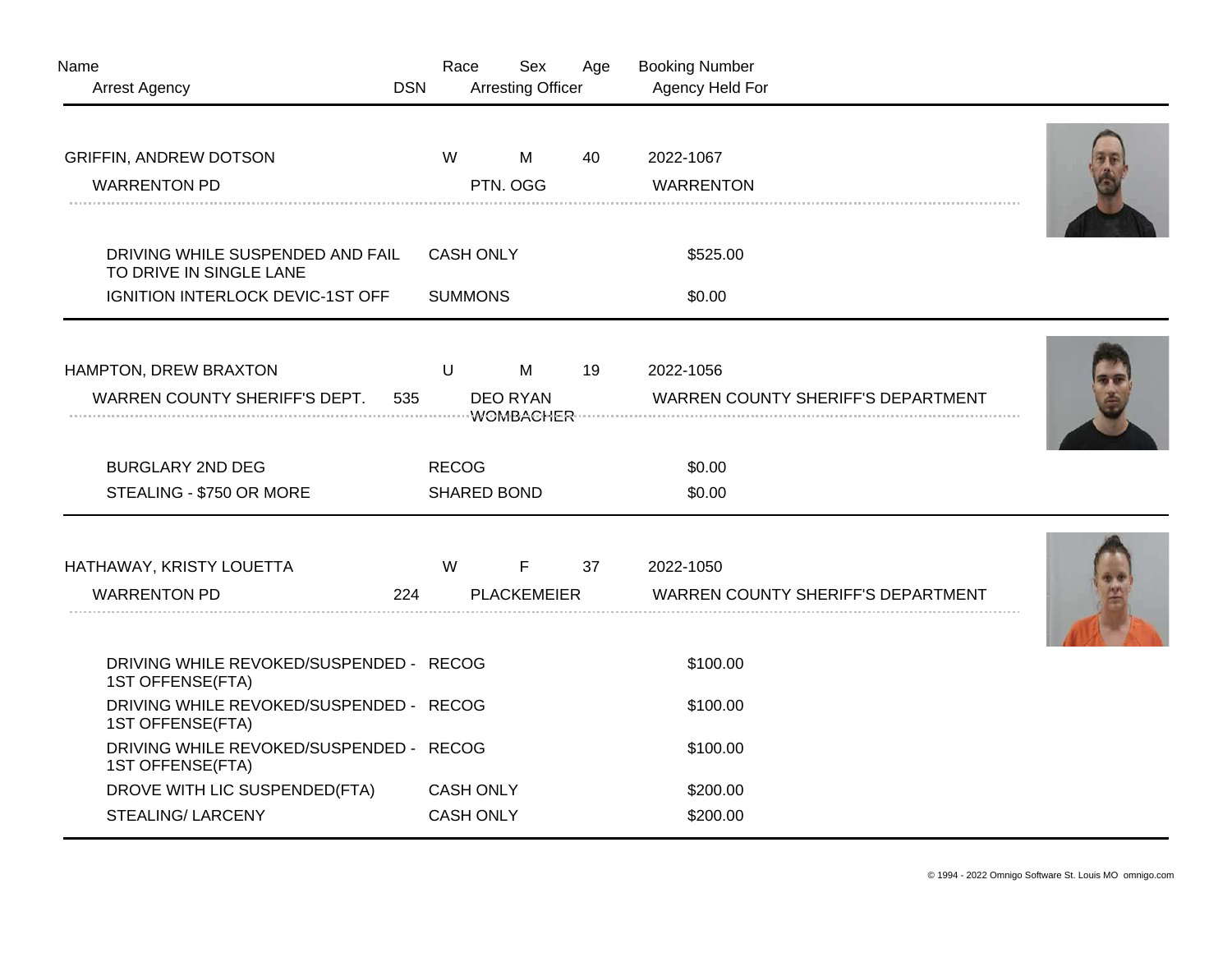| Name<br><b>Arrest Agency</b>                                                                        | <b>DSN</b> | Race               | Sex<br><b>Arresting Officer</b> | Age | <b>Booking Number</b><br>Agency Held For               |  |
|-----------------------------------------------------------------------------------------------------|------------|--------------------|---------------------------------|-----|--------------------------------------------------------|--|
| HATTON, JODY SAMUEL<br>WARREN COUNTY SHERIFF'S DEPT.                                                | 434        | W                  | M<br><b>DEPUTY ISAIAH</b>       | 43  | 2022-1083<br><b>WARREN COUNTY SHERIFF'S DEPARTMENT</b> |  |
| LEAVING SCENE OF ACCIDENT -<br>PROPERTY DAMAGE EXCEEDING \$1,000                                    |            | <b>RPAW</b>        |                                 |     | \$0.00                                                 |  |
| POI (COMPLETED)                                                                                     |            | <b>RPAW</b>        |                                 |     | \$0.00                                                 |  |
| HERNDON, JUSTINE PAIGE-HOPE<br>WARREN COUNTY SHERIFF'S DEPT.                                        | 438        | W                  | F<br>SERGEANT JOSH              | 21  | 2022-1093<br><b>WARREN COUNTY SHERIFF'S DEPARTMENT</b> |  |
| (FTA) ENDANGER CHILD WELFARE -<br><b>CREATE SUBSTANTIAL RISK - 1ST DEG -</b><br>NO SEXUAL CONDUCT   |            | <b>CASH ONLY</b>   |                                 |     | \$5,000.00                                             |  |
| (FTA) POSSESS CONTROL SUBSTANCE<br><b>EXCEPT 35 GRAMS OR LESS</b><br>MARIJUANA/SYNTHETIC CANNABINOD |            | <b>SHARED BOND</b> |                                 |     | \$0.00                                                 |  |
| (FTA) OPERATE VEHICLE ON HIGHWAY<br><b>WITHOUT A VALID LICENSE - 1ST</b><br><b>OFFENSE</b>          |            | <b>CASH ONLY</b>   |                                 |     | \$500.00                                               |  |
| HIGGINS, WILLIAM ROBERT<br>WARREN COUNTY SHERIFF'S DEPT.                                            | 435        | W                  | M<br><b>CORPORAL AARON</b>      | 24  | 2022-1059<br>WARREN COUNTY SHERIFF'S DEPARTMENT        |  |
| DOMESTIC ASSAULT-2ND DEGREE(PAW) PAW                                                                |            |                    |                                 |     | \$0.00                                                 |  |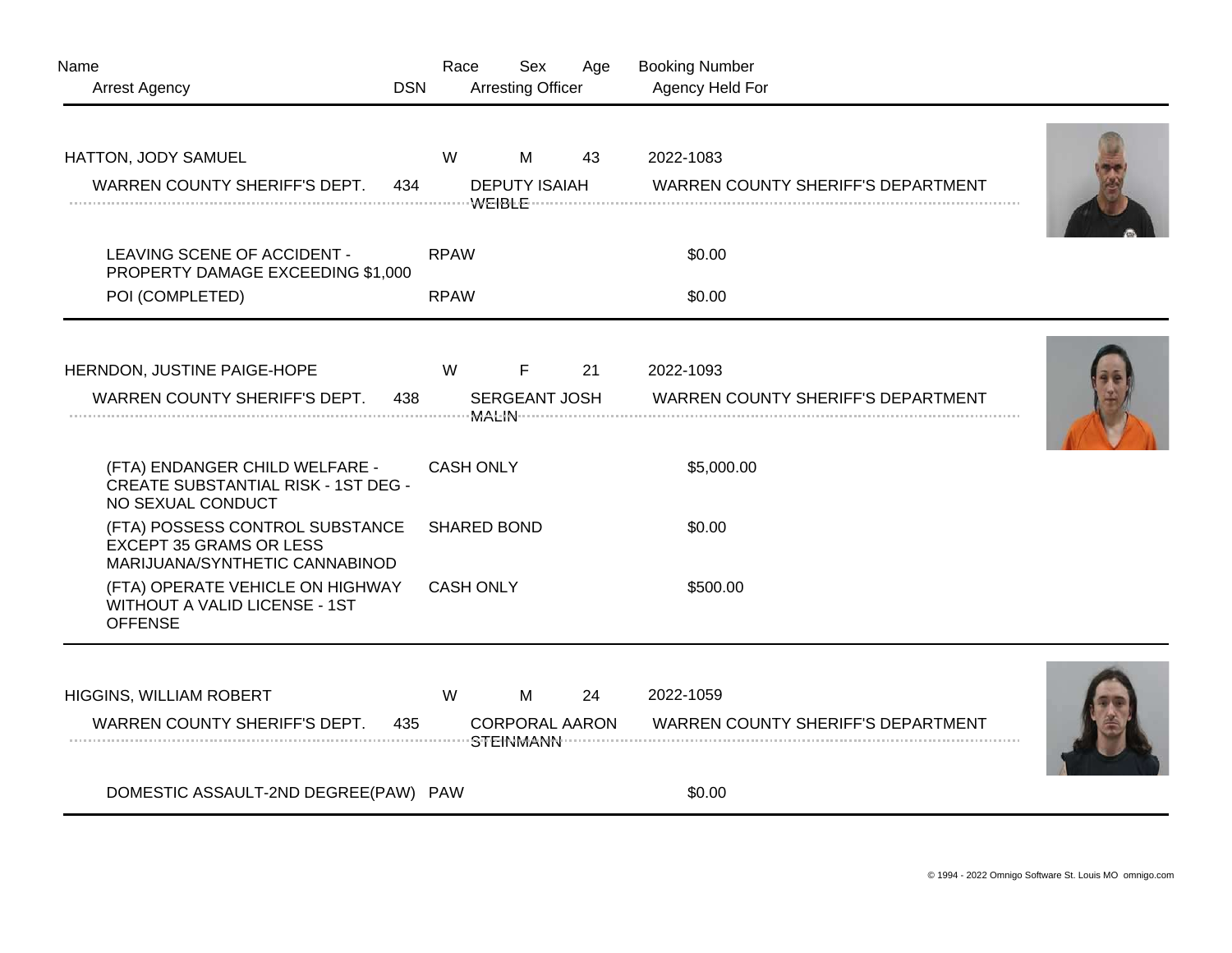| Name<br><b>DSN</b><br><b>Arrest Agency</b>                                                                        | Race               | Sex<br><b>Arresting Officer</b> | Age | <b>Booking Number</b><br>Agency Held For  |  |
|-------------------------------------------------------------------------------------------------------------------|--------------------|---------------------------------|-----|-------------------------------------------|--|
| HILEMAN, BERNADETTE GORETTI                                                                                       | W                  | F                               | 37  | 2022-1058                                 |  |
| WARREN COUNTY SHERIFF'S DEPT.                                                                                     |                    |                                 |     | <b>WARREN COUNTY SHERIFF'S DEPARTMENT</b> |  |
| 30 DAY COMMIT-(P&P)POSSESS<br><b>CONTROL SUBSTANCE EXCEPT 35</b><br><b>GRAMS OR LESS</b><br>MARIJUANA/SYNTHETIC C | <b>SURETY ONLY</b> |                                 |     | \$5,000.00                                |  |
| 30 DAY COMMIT-(P&P)POSSESS<br><b>CONTROL SUBSTANCE EXCEPT 35</b><br><b>GRAMS OR LESS MARIJUANA/SYN</b>            | <b>SHARED BOND</b> |                                 |     | \$0.00                                    |  |
| <b>30 DAY COMMIT-UNLAWFUL</b><br>POSSESSION OF DRUG<br>PARAPHERNALIA(P&P)                                         | <b>SHARED BOND</b> |                                 |     | \$0.00                                    |  |
| 30 DAY COMMIT-POSSESS CONTROL<br>SUBSTANCE EXCEPT 35 GRAMS OR<br>LESS MARIJUANA/SYNTHETI                          | <b>SURETY ONLY</b> |                                 |     | \$5,000.00                                |  |
| <b>30 DAY COMMIT-UNLAWFUL</b><br>POSSESSION OF DRUG PARAPHERNALIA                                                 | <b>SHARED BOND</b> |                                 |     | \$0.00                                    |  |
| P&P DETAINERPOSSESSION CONTROL<br>SUBSTANCE EXCEPT 35 GRAMS OR<br>LESS MARIJUANA/SYNTHETIC CA                     | <b>NO BOND</b>     |                                 |     | \$0.00                                    |  |
| P&P DETAINER POSSESS CONTROL<br>SUBSTANCE EXCEPT 35 GRAMS OR<br>LESS MARIJUANA/SYNTHETI                           | <b>NO BOND</b>     |                                 |     | \$0.00                                    |  |
| P&P DETAINER-POSSESS CONTROL<br>SUBSTANCE EXCEPT 35 GRAMS OR<br>LESS MARIJUANA/SYNTHETIC CAN                      | <b>NO BOND</b>     |                                 |     | \$0.00                                    |  |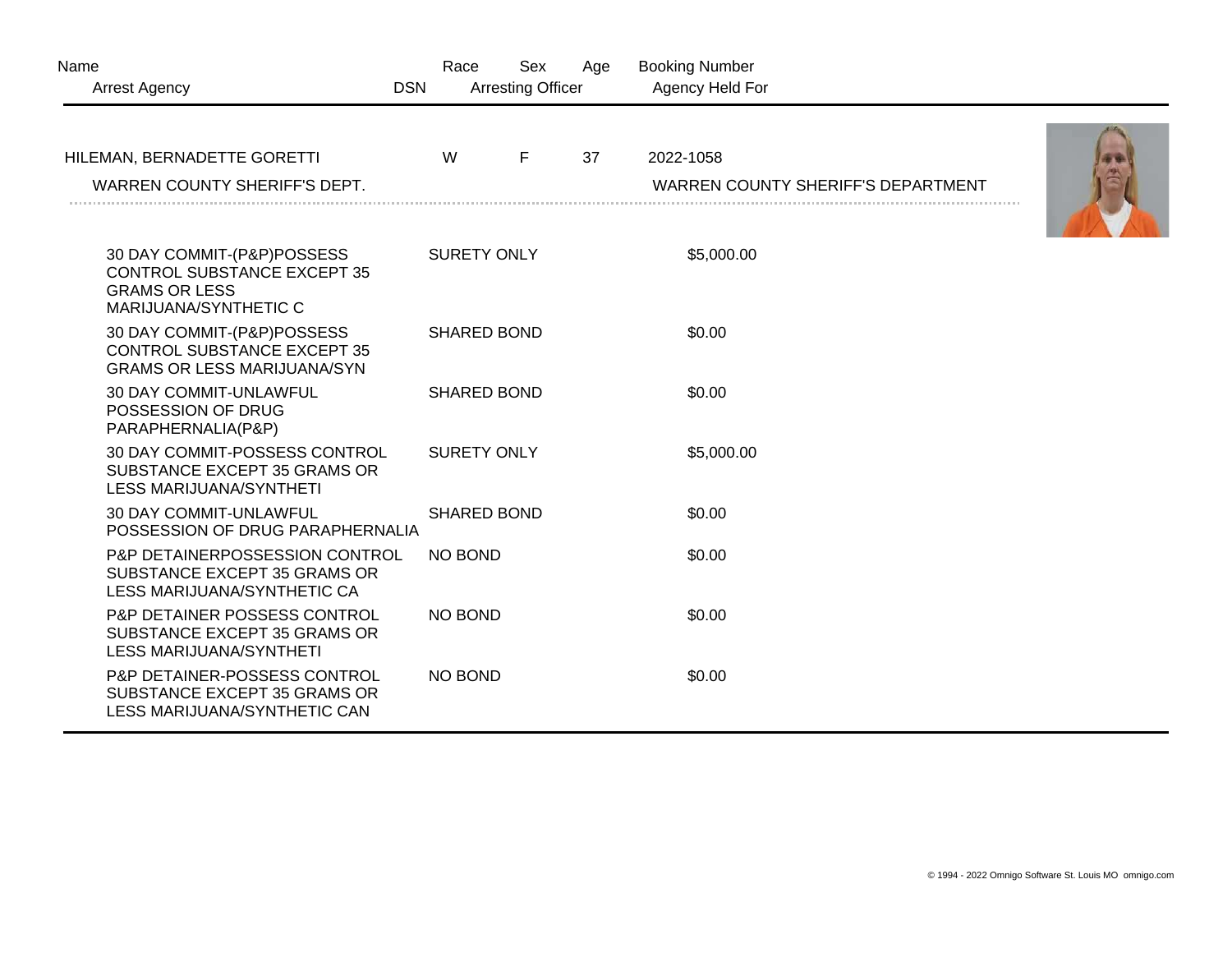| Name<br><b>Arrest Agency</b>                                                                  | <b>DSN</b>                 | Race             | Sex<br><b>Arresting Officer</b> | Age | <b>Booking Number</b><br>Agency Held For  |  |  |
|-----------------------------------------------------------------------------------------------|----------------------------|------------------|---------------------------------|-----|-------------------------------------------|--|--|
| HOLLAWAY, LOREN LEE                                                                           |                            | W                | M                               | 34  | 2022-1047                                 |  |  |
| <b>WARRENTON PD</b>                                                                           | 226                        |                  | <b>SGT. SCHMUTZ</b>             |     | <b>WARRENTON</b>                          |  |  |
| <b>STEALING</b>                                                                               |                            | <b>SUMMONS</b>   |                                 |     | \$0.00                                    |  |  |
| HOLMES, JAIANNA LORAINE                                                                       |                            | W                | F                               | 38  | 2022-1074                                 |  |  |
| <b>WRIGHT CITY PD</b>                                                                         | 103                        |                  | <b>HANEY</b>                    |     | <b>WRIGHT CITY</b>                        |  |  |
| POSSESS CONTROL SUBSTANCE<br><b>EXCEPT 35 GRAMS OR LESS</b><br>MARIJUANA/SYNTHETIC CANNABINOD |                            | <b>RPAW</b>      |                                 |     | \$0.00                                    |  |  |
| UNLAWFUL POSSESSION OF DRUG<br>PARAPHERNALIA                                                  |                            | <b>RPAW</b>      |                                 |     | \$0.00                                    |  |  |
|                                                                                               |                            |                  |                                 |     |                                           |  |  |
| HOWARD, MCDOWELL NMN                                                                          |                            | B                | M                               | 51  | 2022-1071                                 |  |  |
| WARREN COUNTY SHERIFF'S DEPT.                                                                 | <b>DEPUTY BRIAN</b><br>631 |                  |                                 |     | <b>WARREN COUNTY SHERIFF'S DEPARTMENT</b> |  |  |
| (COMPLETE)OPERATE VEHICLE ON<br>HIGHWAY WITHOUT A VALID LICENSE -<br><b>1ST OFFENSE</b>       |                            | <b>CASH ONLY</b> |                                 |     | \$222.50                                  |  |  |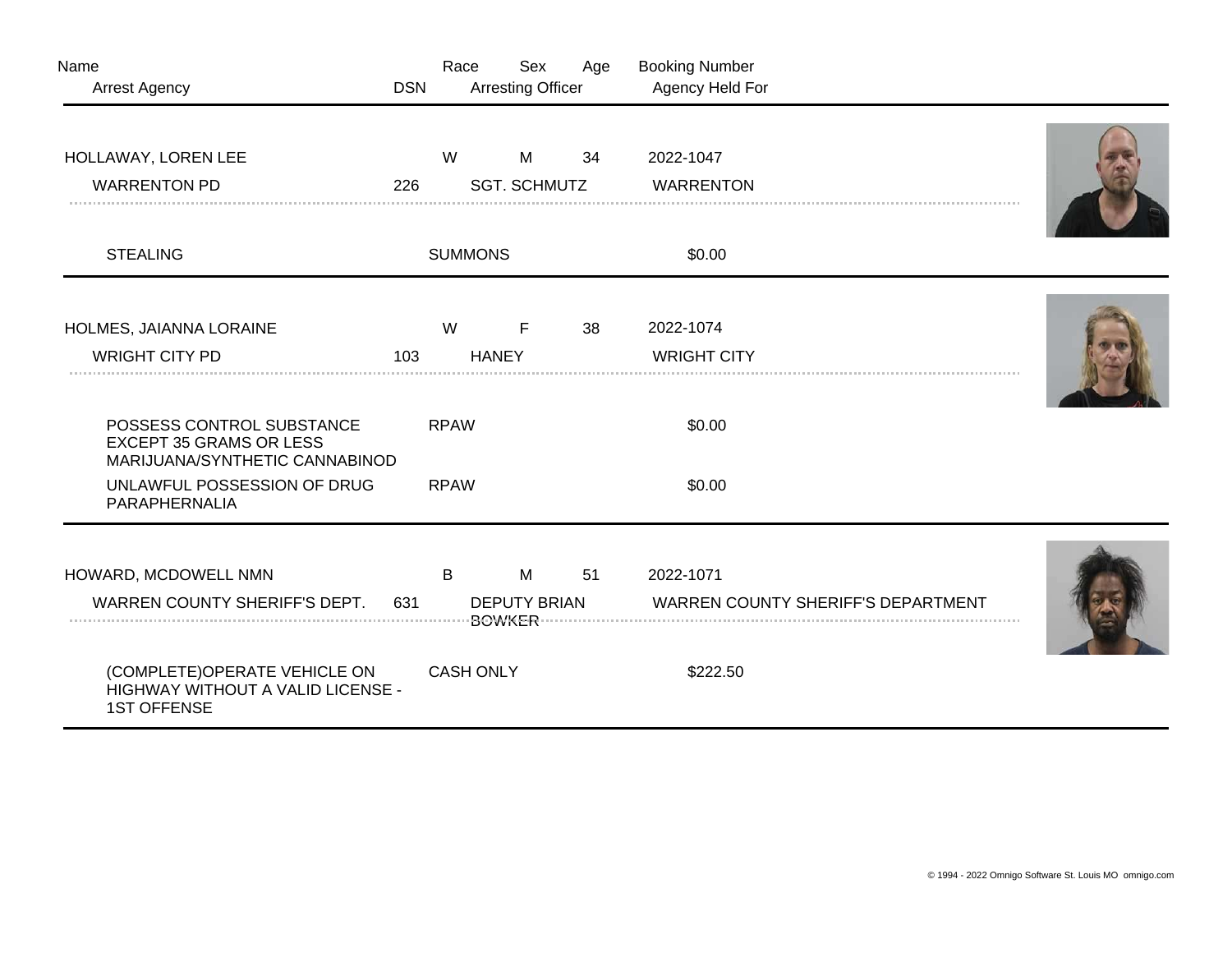| Name<br>Arrest Agency          | <b>DSN</b> | Race             | Sex<br><b>Arresting Officer</b> | Age | <b>Booking Number</b><br>Agency Held For  |   |
|--------------------------------|------------|------------------|---------------------------------|-----|-------------------------------------------|---|
|                                |            |                  |                                 |     |                                           |   |
| KELLEY, JOHNNY PATRICK         |            | W                | M                               | 43  | 2022-1049                                 |   |
| <b>WARRENTON PD</b>            | 208        |                  | OFFICER GLATZ                   |     | <b>FUGITIVE OTHER AGENCY</b>              |   |
|                                |            |                  |                                 |     |                                           |   |
| POSS CONTRLD SUBSTAN(FTA)(FUG) |            | <b>CASH ONLY</b> |                                 |     | \$500.00                                  |   |
| <b>TRESPASSING</b>             |            | <b>SUMMONS</b>   |                                 |     | \$0.00                                    |   |
|                                |            |                  |                                 |     |                                           |   |
| KELLEY, KELLY JO               |            | W                | F                               | 53  | 2022-1079                                 |   |
| <b>WARRENTON PD</b>            | 216        |                  | <b>OFFICER MARTIN</b>           |     | <b>WARRENTON</b>                          |   |
|                                |            |                  |                                 |     |                                           |   |
| 12 HOUR PC                     |            | <b>NO BOND</b>   |                                 |     | \$0.00                                    |   |
|                                |            |                  |                                 |     |                                           |   |
| LEMLE, JESSIE EARL             |            | B                | M                               | 42  | 2022-1057                                 |   |
| <b>MSHP</b>                    |            |                  | <b>KETTENBACH</b>               |     | <b>WARREN COUNTY SHERIFF'S DEPARTMENT</b> | . |
|                                |            |                  |                                 |     |                                           |   |
| <b>ASSAULT - 3RD DEGREE</b>    |            |                  | CASH OR SURETY NO 10%           |     | \$5,000.00                                |   |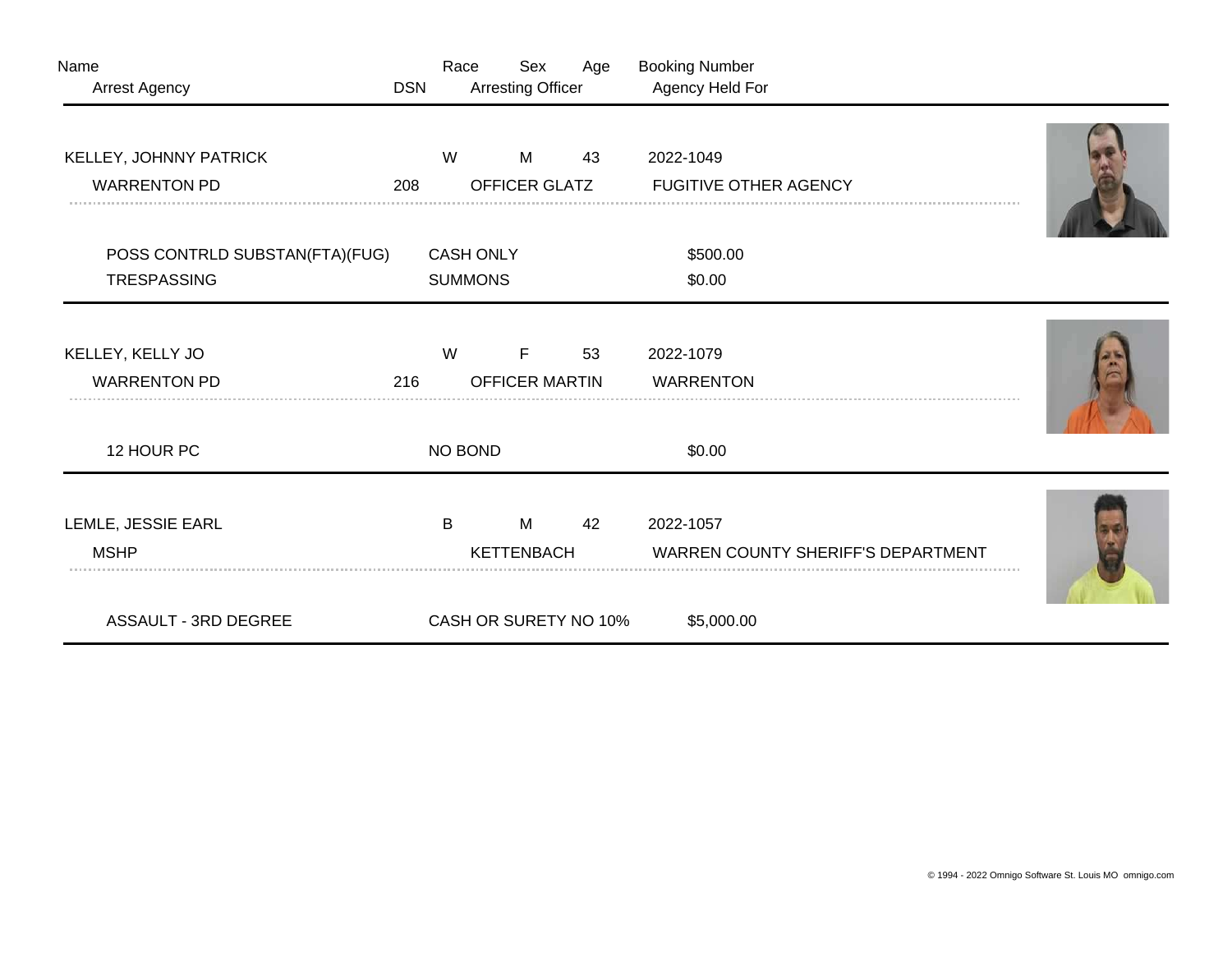| Name<br><b>Arrest Agency</b>            | <b>DSN</b> | Race             | Sex<br><b>Arresting Officer</b> | Age | <b>Booking Number</b><br>Agency Held For  |  |
|-----------------------------------------|------------|------------------|---------------------------------|-----|-------------------------------------------|--|
| LEMOINS, DREW MATTHEW                   |            | W                | M                               | 34  | 2022-1096                                 |  |
| <b>WRIGHT CITY PD</b>                   | 104        |                  | <b>MONROE</b>                   |     | <b>WRIGHT CITY</b>                        |  |
|                                         |            |                  |                                 |     |                                           |  |
| (FTA)EXPIRED PLATES                     |            |                  | <b>CASH ONLY</b>                |     | \$75.00                                   |  |
| FAIL TO REGISTER VEHICLE                |            | <b>CASH ONLY</b> |                                 |     | \$75.00                                   |  |
| <b>OPEN TITLE(FTA)</b>                  |            | <b>CASH ONLY</b> |                                 |     | \$82.00                                   |  |
| VEH LICENSE TITLE(FTA)                  |            |                  | <b>CASH ONLY</b>                |     | \$82.00                                   |  |
|                                         |            |                  |                                 |     |                                           |  |
| LOPEZ-PEREZ, HEATHER NICOLETTE          |            | W                | F                               | 29  | 2022-1048                                 |  |
| <b>WARRENTON PD</b>                     | 226        |                  | <b>SGT. SCHMUTZ</b>             |     | <b>FUGITIVE OTHER AGENCY</b>              |  |
|                                         |            |                  |                                 |     |                                           |  |
| STEALING(FTA)(FUG)                      |            |                  | <b>CASH ONLY</b>                |     | \$96.50                                   |  |
| TRESPASSING(FTA)(FUG)                   |            | <b>CASH ONLY</b> |                                 |     | \$181.50                                  |  |
| <b>TRESPASS</b>                         |            | <b>SUMMONS</b>   |                                 |     | \$0.00                                    |  |
| <b>STEALING</b>                         |            | <b>SUMMONS</b>   |                                 |     | \$0.00                                    |  |
|                                         |            |                  |                                 |     |                                           |  |
| LYNN, CHRISTOPHER MICHAEL               |            | W                | M                               | 45  | 2022-1052                                 |  |
| WARREN COUNTY SHERIFF'S DEPT.           | 636        |                  | DEPUTY WAYMOND                  |     | <b>WARREN COUNTY SHERIFF'S DEPARTMENT</b> |  |
|                                         |            |                  |                                 |     |                                           |  |
| ARSON 1ST DEGREE(FTA)                   |            |                  | <b>CASH ONLY</b>                |     | \$10,000.00                               |  |
| PASSING BAD CHECK-\$500 OR<br>MORE(FTA) |            | <b>CASH ONLY</b> |                                 |     | \$10,000.00                               |  |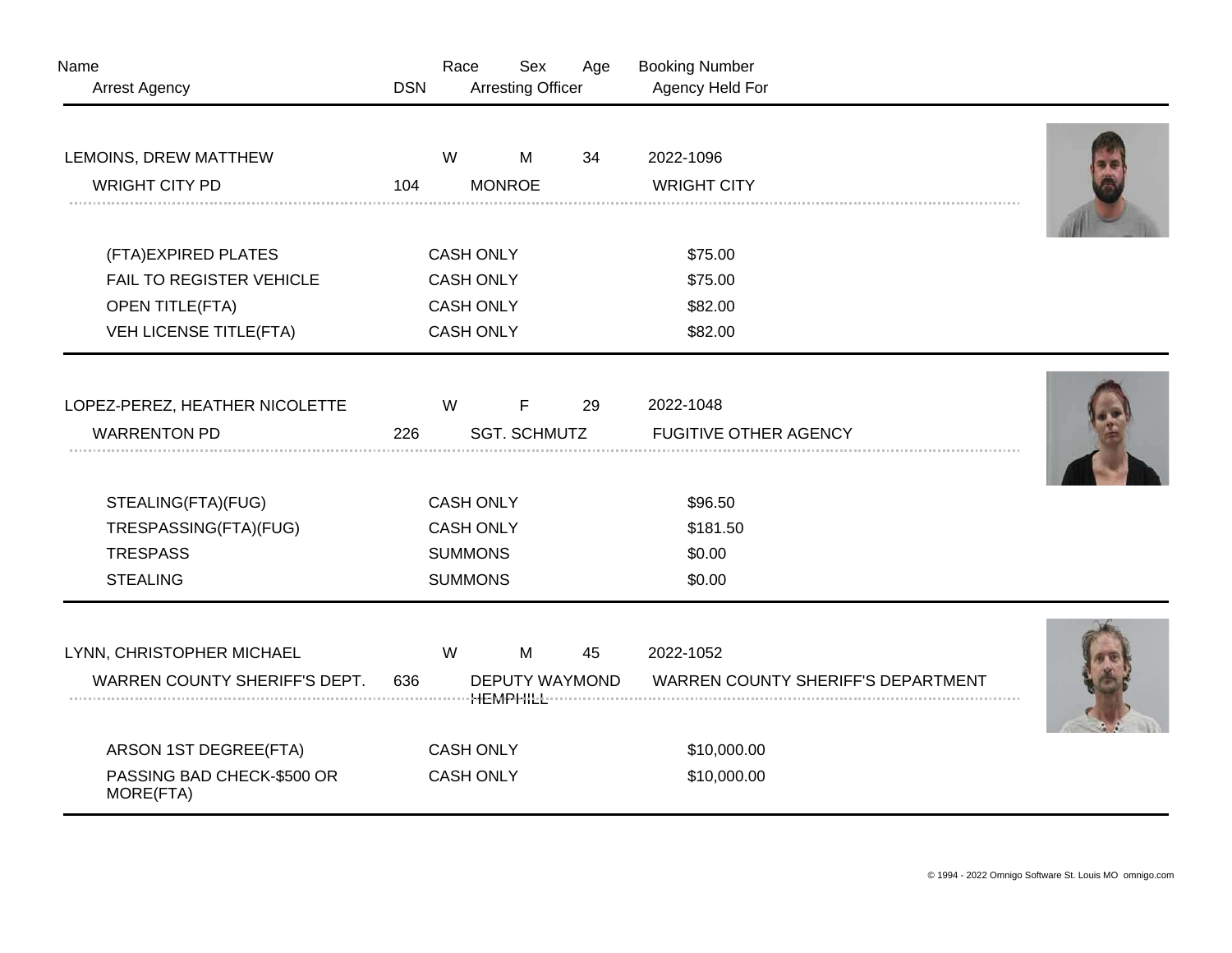| Name<br><b>Arrest Agency</b>                                                                  | <b>DSN</b> | Race             | Sex<br><b>Arresting Officer</b>                        | Age | <b>Booking Number</b><br>Agency Held For               |  |
|-----------------------------------------------------------------------------------------------|------------|------------------|--------------------------------------------------------|-----|--------------------------------------------------------|--|
| MAASS, CODY JACOB                                                                             |            | W                | M                                                      | 23  | 2022-1094                                              |  |
| <b>WARRENTON PD</b>                                                                           | 224        |                  | <b>CPL. PLACKEMEIER</b>                                |     | <b>WARREN COUNTY SHERIFF'S DEPARTMENT</b>              |  |
| (FTA) POSSESSION OF<br>MARIJUANA/SYNTHETIC CANNABINOID<br>OF 10 GRAMS OR LESS                 |            | <b>CASH ONLY</b> |                                                        |     | \$270.00                                               |  |
|                                                                                               |            |                  |                                                        |     | \$0.00                                                 |  |
| POSSESS MARIJUANA                                                                             |            | <b>SUMMONS</b>   |                                                        |     | \$0.00                                                 |  |
| MALLOY, STACEY LYNNE<br>WARREN COUNTY SHERIFF'S DEPT.                                         | 435        | W                | F<br><b>CORPORAL AARON</b><br>·STE <del>I</del> NMANN· | 38  | 2022-1090<br><b>WARREN COUNTY SHERIFF'S DEPARTMENT</b> |  |
| POSSESS CONTROL SUBSTANCE<br><b>EXCEPT 35 GRAMS OR LESS</b><br>MARIJUANA/SYNTHETIC CANNABINOD |            | <b>RPAW</b>      |                                                        |     | \$0.00                                                 |  |
| UNLAWFUL POSSESSION OF DRUG<br>PARAPHERNALIA - AMPHETAMINE OR<br>METHAMPHETAMINE              |            | <b>RPAW</b>      |                                                        |     | \$0.00                                                 |  |
| NO VEH/TRL REGISTRATION                                                                       |            | <b>RPAW</b>      |                                                        |     | \$0.00                                                 |  |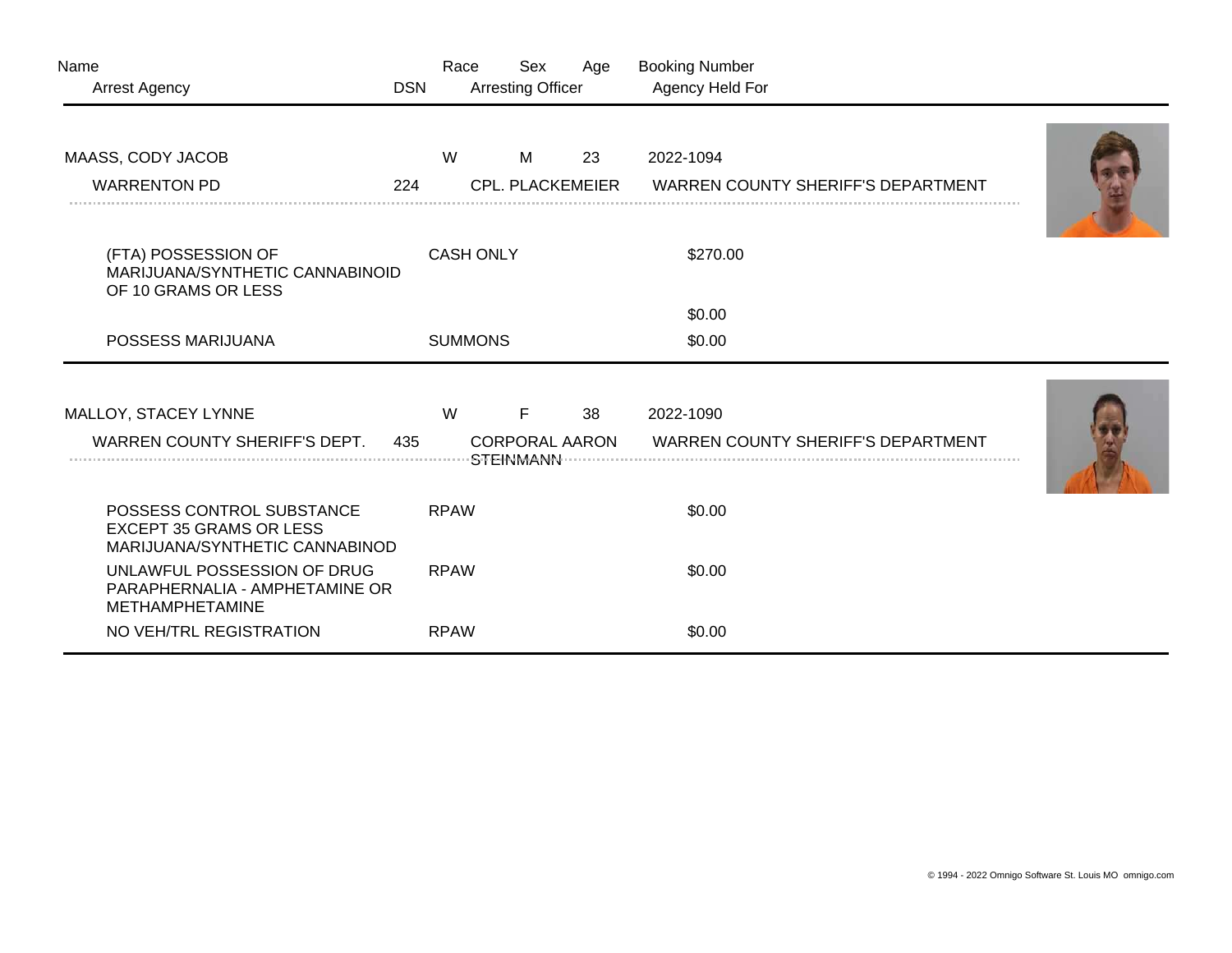| Name                                                       |            | Race             | Sex                      | Age | <b>Booking Number</b>        |  |
|------------------------------------------------------------|------------|------------------|--------------------------|-----|------------------------------|--|
| <b>Arrest Agency</b>                                       | <b>DSN</b> |                  | <b>Arresting Officer</b> |     | Agency Held For              |  |
| MCCAULEY, ADAM CARL                                        |            | W                | M                        | 42  | 2022-1045                    |  |
| <b>WRIGHT CITY PD</b>                                      | 148        |                  | <b>OFFICER MALTA</b>     |     | <b>FUGITIVE OTHER AGENCY</b> |  |
| (RECOG)DWR/DWS (FTA)                                       |            | <b>CASH ONLY</b> |                          |     | \$125.00                     |  |
| (RECOG)OPER VEH W/O FINANCIAL<br><b>RESPONSIBITY (FTA)</b> |            | <b>CASH ONLY</b> |                          |     | \$75.00                      |  |
| (RECOG)FAIL TO REGISTER VEHICLE<br>(FTA)                   |            | <b>CASH ONLY</b> |                          |     | \$75.00                      |  |
| (WILL NOT EXTRADITE)ORDIN (FTA)(FUG) CASH ONLY             |            |                  |                          |     | \$350.00                     |  |
| DRIVING W NO INSURANCE (FTA) (FUG)                         |            | <b>CASH ONLY</b> |                          |     | \$100.00                     |  |
| POSS CONTROLLED SUBSTANCE (FTA)<br>(FUG)                   |            | <b>CASH ONLY</b> |                          |     | \$5,000.00                   |  |
|                                                            |            |                  |                          |     |                              |  |
| MCGHEE, MARAH CHEA                                         |            | W                | $\mathsf F$              | 25  | 2022-1076                    |  |
| WARREN COUNTY SHERIFF'S DEPT.                              | 547        |                  | <b>DEO JASON</b>         |     | <b>WARRENTON</b>             |  |
| OPER VEH W/O FINANCIAL<br><b>RESPONSIBITY</b>              |            | <b>CASH ONLY</b> |                          |     | \$100.00                     |  |
| MILLER, CORTNEY BROOKE                                     |            | W                | F                        | 34  | 2022-1095                    |  |
| <b>WARRENTON PD</b>                                        | 535        |                  | <b>DEO RYAN</b>          |     | <b>WARRENTON</b>             |  |
| DRIVING WITH A REVOKED LICENSE                             |            | <b>CASH ONLY</b> |                          |     | \$75.00                      |  |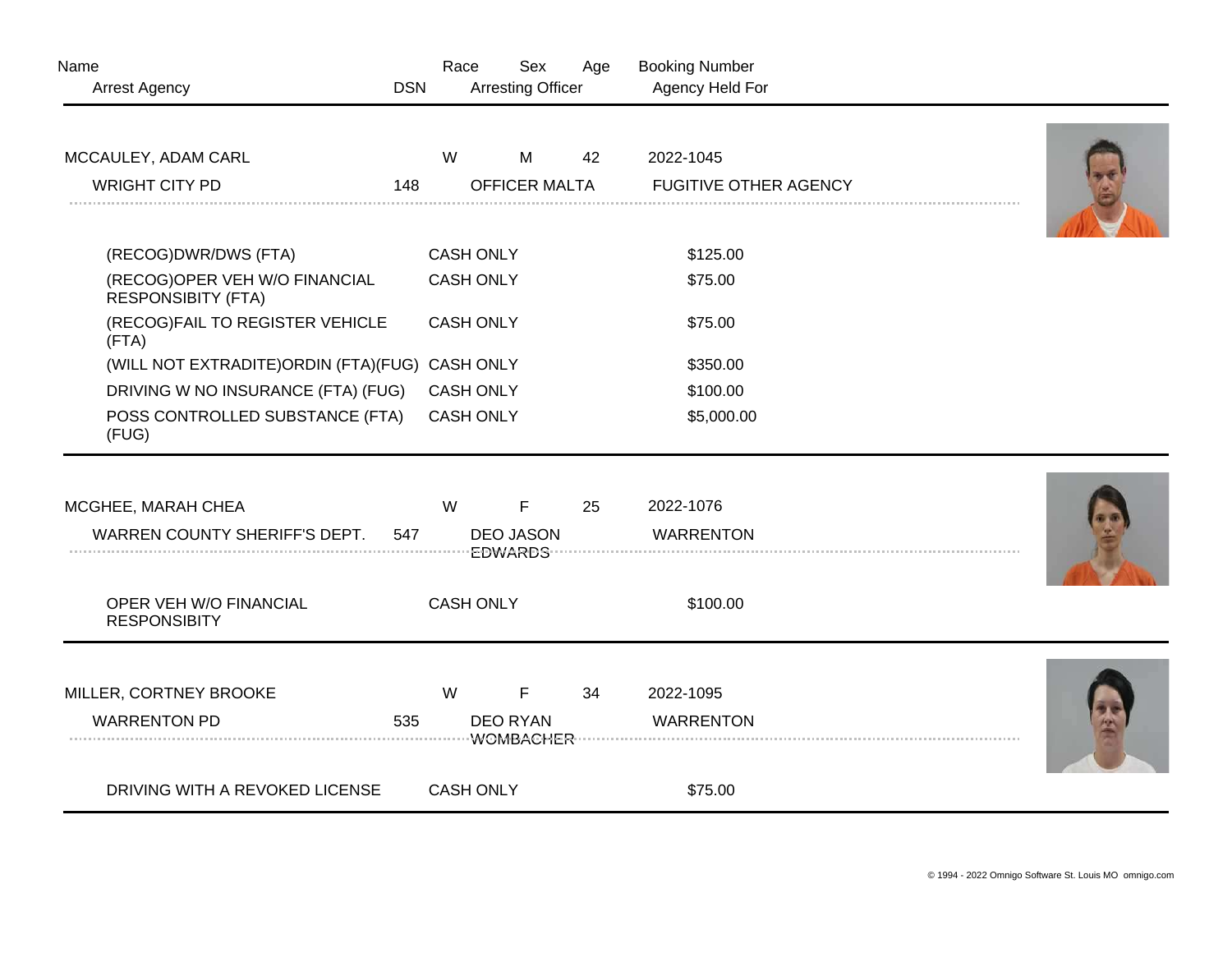| Name<br><b>Arrest Agency</b>                                                              | <b>DSN</b> | Race                          | Sex<br><b>Arresting Officer</b>         | Age | <b>Booking Number</b><br>Agency Held For |                                                       |  |
|-------------------------------------------------------------------------------------------|------------|-------------------------------|-----------------------------------------|-----|------------------------------------------|-------------------------------------------------------|--|
| NICHOLLS, BRETT STUART<br>WARREN COUNTY SHERIFF'S DEPT.<br>ASSAULT - 3RD DEGREE - SPECIAL | 532        | W<br>CASH ONLY 10% AUTHORIZED | M<br><b>DEO PATRICK</b><br>-SCHAUMBERG- | 50  | 2022-1055<br>\$5,000.00                  | <b>WARREN COUNTY SHERIFF'S DEPARTMENT</b>             |  |
| <b>VICTIM</b>                                                                             |            |                               |                                         |     |                                          |                                                       |  |
| PIERSON, JOSEPH SCOTT<br>WARREN COUNTY SHERIFF'S DEPT.                                    | 436        | W                             | M<br><b>DEPUTY JUSTIN</b>               | 30  | 2022-1078                                | <b>WARREN COUNTY SHERIFF'S DEPARTMENT</b>             |  |
| DOMESTIC ASSAULT - 3RD DEGREE                                                             |            | <b>NO BOND</b>                |                                         |     | \$0.00                                   |                                                       |  |
| PIERSON, AMANDA LYNN<br>WARREN COUNTY SHERIFF'S DEPT.                                     | 442        | W                             | F                                       | 36  | 2022-1082                                | DEPUTY TAYLOR HILL WARREN COUNTY SHERIFF'S DEPARTMENT |  |
| (RECOG)DWR/DWS (FTA)                                                                      |            | <b>CASH ONLY</b>              |                                         |     | \$125.00                                 |                                                       |  |
| (RECOG)DWR/DWS (FTA)                                                                      |            | <b>CASH ONLY</b>              |                                         |     | \$125.00                                 |                                                       |  |
| DRIVING WHILE REVOKED/SUSPENDED - CASH ONLY<br>1ST OFFENSE (FTA)                          |            |                               |                                         |     | \$319.50                                 |                                                       |  |
| DRIVING WHILE REVOKED/SUSPENDED - CASH ONLY<br>1ST OFFENSE (FTA)                          |            |                               |                                         |     | \$319.50                                 |                                                       |  |
| (RECOG)OPER MTR VEH WHILE INTOX<br>(FTA)                                                  |            | <b>CASH ONLY</b>              |                                         |     | \$200.00                                 |                                                       |  |
| SHOPLIFTING (FTA) (FUG)                                                                   |            | <b>CASH ONLY</b>              |                                         |     | \$1,500.00                               |                                                       |  |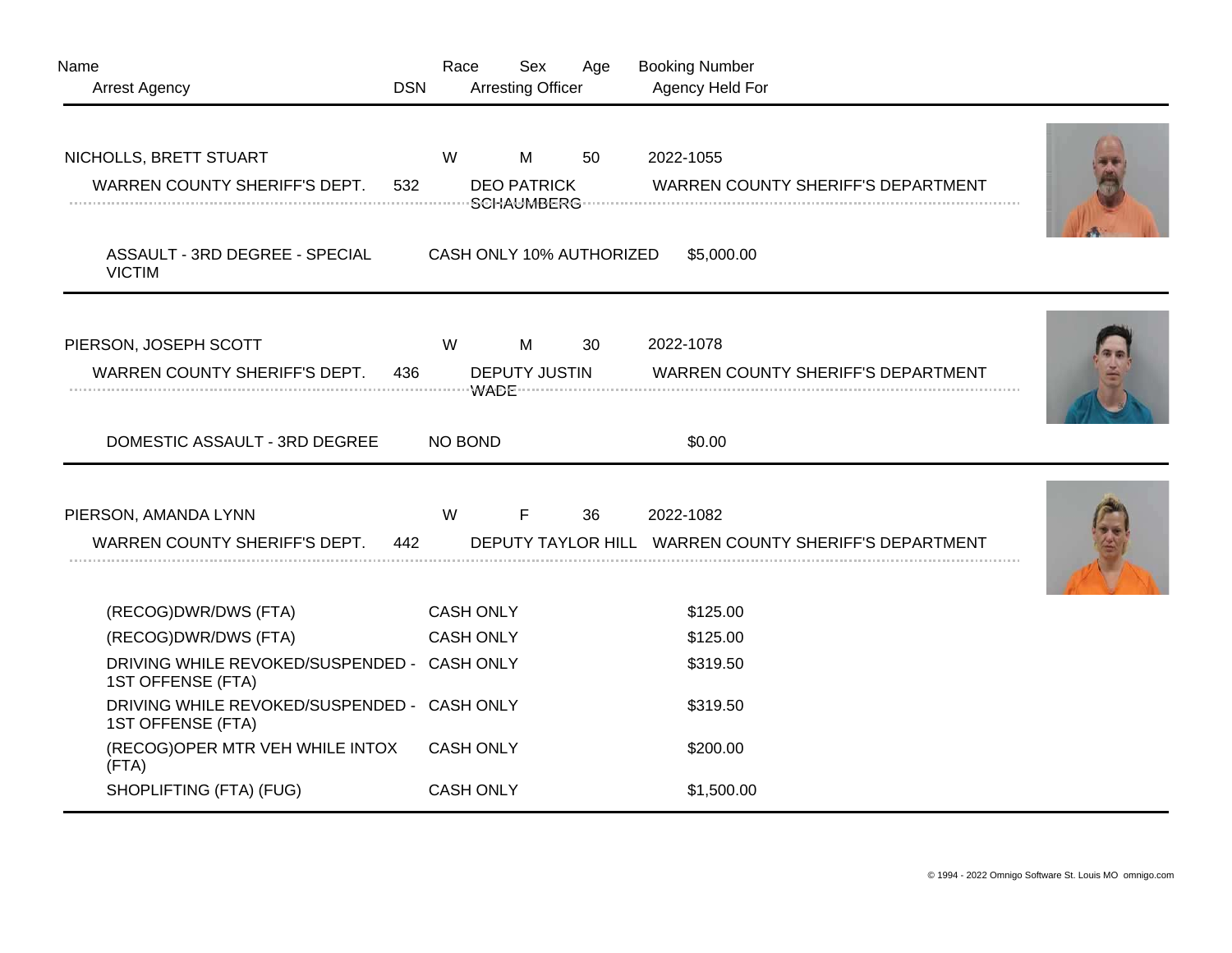| Name<br><b>Arrest Agency</b>                                                                                        | <b>DSN</b> | Race             | Sex<br><b>Arresting Officer</b>          | Age | <b>Booking Number</b><br>Agency Held For  |  |
|---------------------------------------------------------------------------------------------------------------------|------------|------------------|------------------------------------------|-----|-------------------------------------------|--|
| PRITCHARD, JAMES AL<br><b>WARRENTON PD</b>                                                                          | 205        | B                | M<br><b>OFFICER JAEGER</b>               | 31  | 2022-1061<br><b>WARRENTON</b>             |  |
| DRIVING WHILE REVOKED(FTA)                                                                                          |            | <b>CASH ONLY</b> |                                          |     | \$75.00                                   |  |
| PUBLOWSKI, BRANDON MICHAEL<br><b>WARRENTON PD</b>                                                                   | 221        | W                | M<br><b>CORPORAL ENLOE</b>               | 29  | 2022-1072<br><b>WARRENTON</b>             |  |
| DELIVER CONTROL SUBSTANCE EXCPT<br>35 GRAMS OR LESS<br>MARIJUANA/SYNTHETIC CANNABINOID                              |            | <b>RPAW</b>      |                                          |     | \$0.00                                    |  |
| RAYCRAFT, DAVID JOHN<br><b>WARRENTON PD</b>                                                                         | 212        | W                | M<br>OFFICER MOYER                       | 44  | 2022-1044<br><b>FUGITIVE OTHER AGENCY</b> |  |
| (BONDED)SPEEDING (FTA) (FUG)<br>(BONDED)NO INSURANCE CARD (FTA)<br>(FUG)                                            |            | <b>CASH ONLY</b> | <b>SHARED BOND</b>                       |     | \$300.00<br>\$0.00                        |  |
| (BONDED) EXPIRED LICENSE PLATES<br>(FTA) (FUG)<br>(BONDED) DWR DWS (FTA) (FUG)<br>DRIVING WHILE REVOKED (FTA) (FUG) |            | <b>CASH ONLY</b> | <b>SHARED BOND</b><br><b>SURETY ONLY</b> |     | \$0.00<br>\$1,000.00<br>\$5,000.00        |  |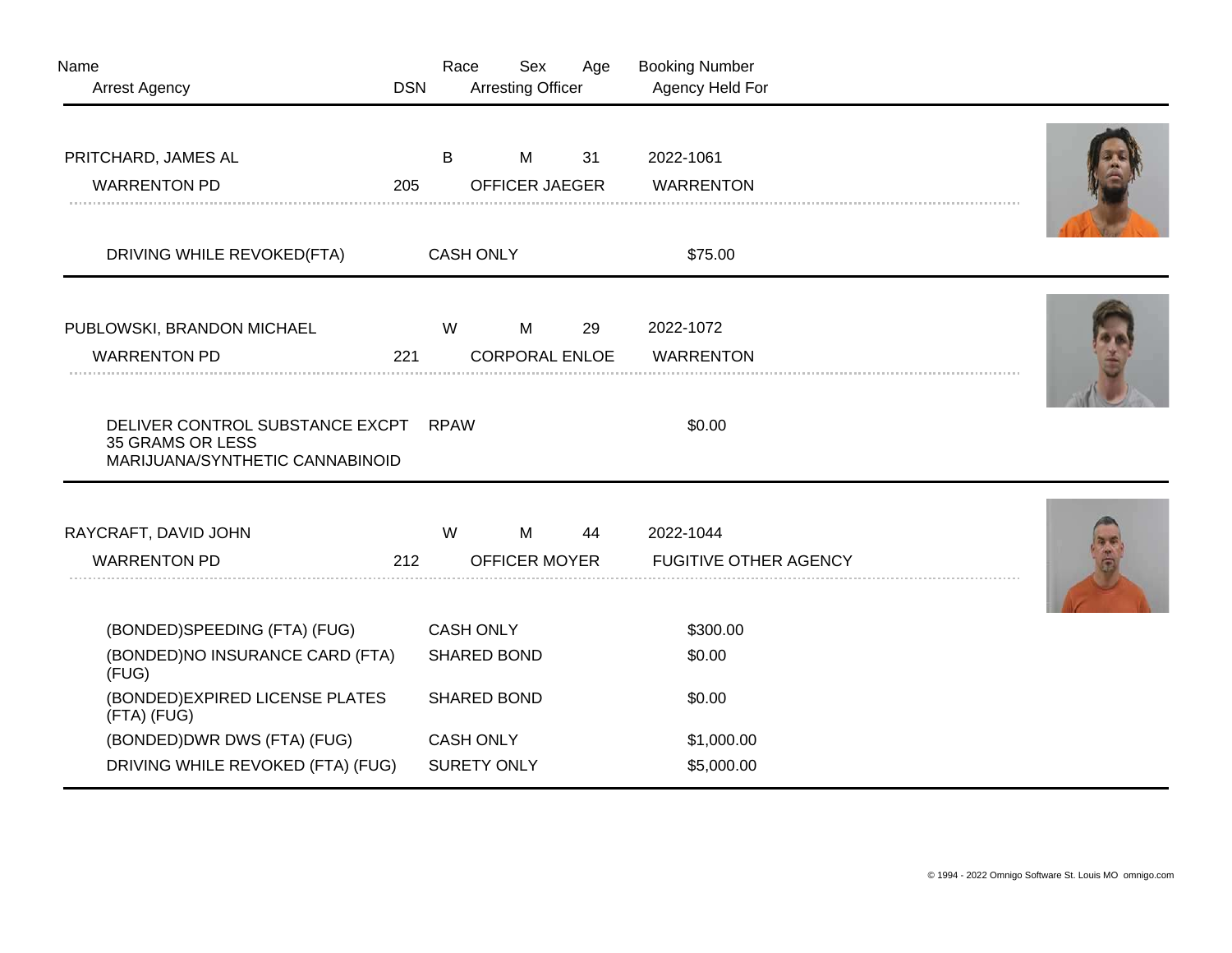| Name                                                                                          | <b>DSN</b> | Race             | Sex<br><b>Arresting Officer</b> | Age | <b>Booking Number</b><br>Agency Held For  |  |
|-----------------------------------------------------------------------------------------------|------------|------------------|---------------------------------|-----|-------------------------------------------|--|
| <b>Arrest Agency</b>                                                                          |            |                  |                                 |     |                                           |  |
| RICE, TERESA MARIE                                                                            |            | W                | F                               | 45  | 2022-1092                                 |  |
| WARREN COUNTY SHERIFF'S DEPT.                                                                 | 637        |                  | SERGEANT SCOTT                  |     | <b>WARREN COUNTY SHERIFF'S DEPARTMENT</b> |  |
| (FTA) OPERATED VEHICLE ON HWY<br>WITHOUT VALID LICENSE - 3RD AND<br>SUBSEQUENT OFFENSE        |            | <b>CASH ONLY</b> |                                 |     | \$222.50                                  |  |
| SALYER, TRISTEN MICHAEL                                                                       |            | W                | M                               | 23  | 2022-1085                                 |  |
| <b>WRIGHT CITY PD</b>                                                                         | 122        |                  | <b>FILSON</b>                   |     | <b>WRIGHT CITY</b>                        |  |
| POSSESS CONTROL SUBSTANCE<br><b>EXCEPT 35 GRAMS OR LESS</b><br>MARIJUANA/SYNTHETIC CANNABINOD |            | <b>RPAW</b>      |                                 |     | \$0.00                                    |  |
| DELIVER CONTROL SUBSTANCE EXCPT<br>35 GRAMS OR LESS<br>MARIJUANA/SYNTHETIC CANNABINOID        |            | <b>RPAW</b>      |                                 |     | \$0.00                                    |  |
| SANOR, JASON MATTHEW                                                                          |            | W                | M                               | 52  | 2022-1051                                 |  |
| <b>WRIGHT CITY PD</b>                                                                         | 141        |                  | <b>PARKINSON</b>                |     | <b>WRIGHT CITY</b>                        |  |
| DOMESTIC ASSAULT - 4TH DEGREE - 1ST RPAW<br><b>OFFENSE</b>                                    |            |                  |                                 |     | \$0.00                                    |  |
| DOMESTIC ASSAULT - 4TH DEGREE - 1ST RPAW<br><b>OFFENSE</b>                                    |            |                  |                                 |     | \$0.00                                    |  |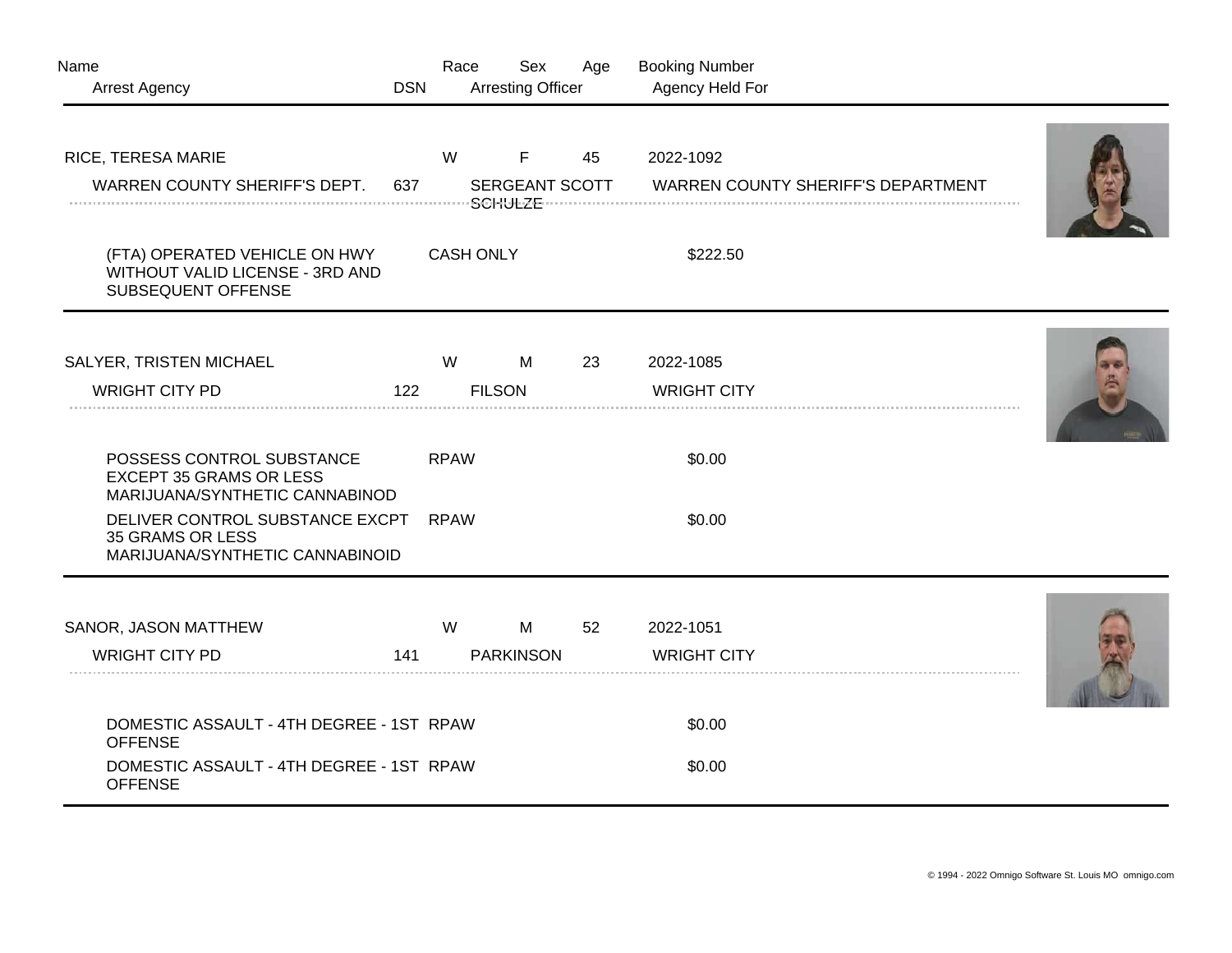| Name<br><b>Arrest Agency</b>                                                                  | <b>DSN</b> | Race               | Sex<br><b>Arresting Officer</b>      | Age | <b>Booking Number</b><br>Agency Held For  |  |
|-----------------------------------------------------------------------------------------------|------------|--------------------|--------------------------------------|-----|-------------------------------------------|--|
| SCARLET, LARRY EUGENE                                                                         |            | W                  | M                                    | 40  | 2022-1065                                 |  |
| WARREN COUNTY SHERIFF'S DEPT.                                                                 | 453        |                    | <b>DEPUTY JASON</b>                  |     | <b>WARREN COUNTY SHERIFF'S DEPARTMENT</b> |  |
| RESISTING/INTERFERING WITH ARREST<br>FOR A FELONY (FTA)                                       |            | <b>CASH ONLY</b>   |                                      |     | \$20,000.00                               |  |
| DELIVER CONTROL SUBSTANCE EXCPT<br><b>35 GRAMS OR LESS</b><br>MARIJUANA/SYNTHETIC CANNABINOID |            | <b>SHARED BOND</b> |                                      |     | \$0.00                                    |  |
| DELIVER CONTROL SUBSTANCE EXCPT<br><b>35 GRAMS OR LESS</b><br>MARIJUANA/SYNTHETIC CANNABINOID |            | <b>NO BOND</b>     |                                      |     | \$0.00                                    |  |
| RESIST ARREST/DETENTION/STOP BY<br><b>FLEEING - CREATE SBSTNTL</b><br>RISK-SERIOUS INJ/DEATH  |            | <b>SHARED BOND</b> |                                      |     | \$0.00                                    |  |
| SOLES, TAUNYA NICOLE                                                                          |            | W                  | F                                    | 48  | 2022-1053                                 |  |
| WARREN COUNTY SHERIFF'S DEPT.                                                                 | 453        |                    | <b>DEPUTY JASON</b><br><b>MASKEY</b> |     | <b>FUGITIVE OTHER AGENCY</b>              |  |
| NO REGISTRATION                                                                               |            | <b>CASH ONLY</b>   |                                      |     | \$150.00                                  |  |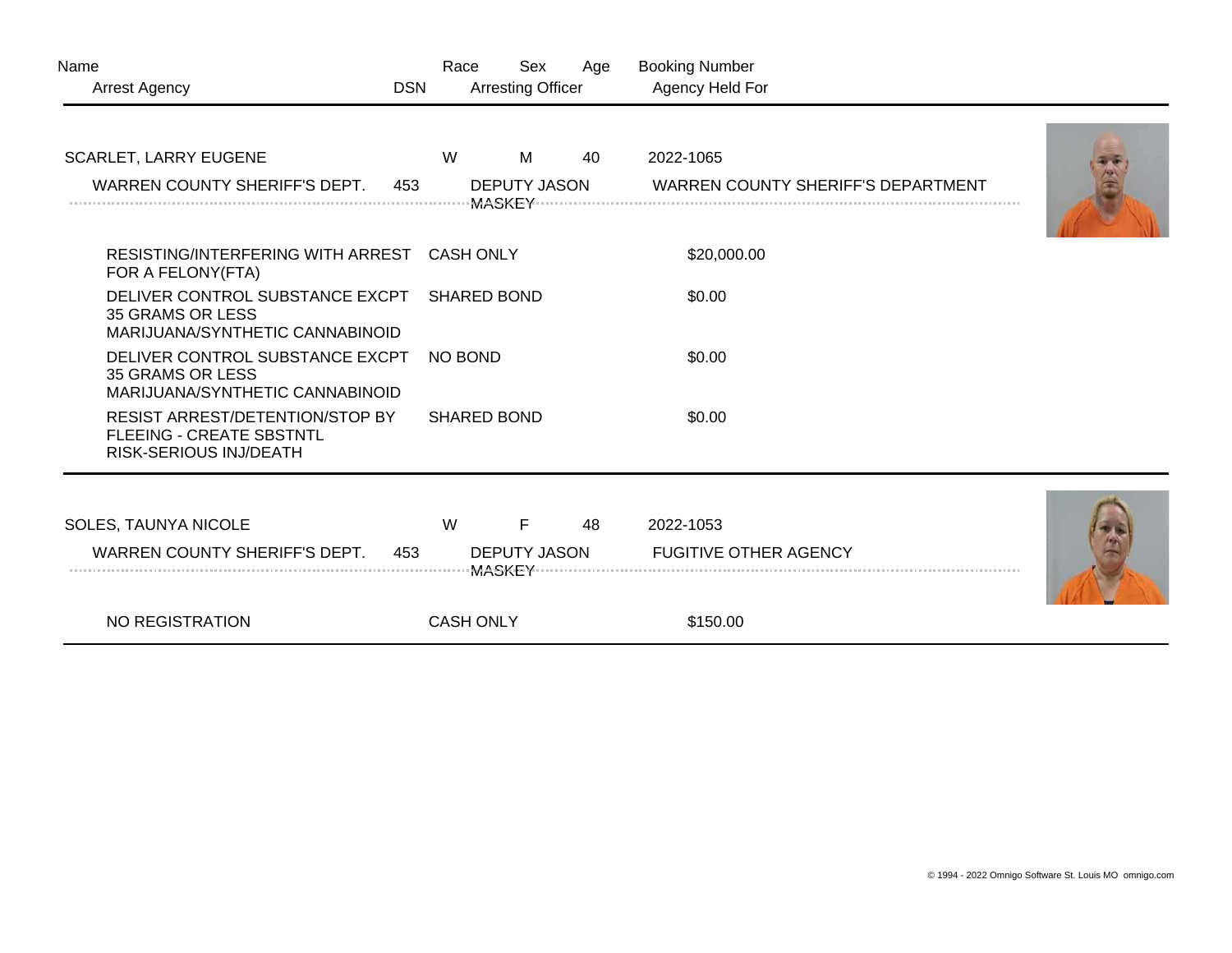| Name                                                              |            | Race             | Sex                      | Age | <b>Booking Number</b>                     |  |
|-------------------------------------------------------------------|------------|------------------|--------------------------|-----|-------------------------------------------|--|
| Arrest Agency                                                     | <b>DSN</b> |                  | <b>Arresting Officer</b> |     | Agency Held For                           |  |
| STEVENSON, CHRISTEY LYNN                                          |            | W                | F                        | 33  | 2022-1046                                 |  |
| WARREN COUNTY SHERIFF'S DEPT.                                     | 533        |                  | <b>DEO JORDAN</b>        |     | <b>WARREN COUNTY SHERIFF'S DEPARTMENT</b> |  |
| (COMPLETED)COMMITMENT (1 DAY)                                     |            | NO BOND          |                          |     | \$0.00                                    |  |
| DRIVING WHILE REVOKED/SUSPENDED -<br>1ST OFFENSE (FTA)            |            | <b>CASH ONLY</b> |                          |     | \$319.50                                  |  |
| SPEEDING SCHOOL ZONE (FTA) (FUG)                                  |            | <b>CASH ONLY</b> |                          |     | \$625.00                                  |  |
| (WILL NOT EXTRADITE) DRIVING UNDER<br>INFLUENCE LIQUOR- DWI (FUG) |            | <b>CASH ONLY</b> |                          |     | \$300.00                                  |  |
| SUMMERS, ROB DION                                                 |            | W                | M                        | 49  | 2022-1086                                 |  |
| WARREN COUNTY SHERIFF'S DEPT.                                     | 634        |                  | <b>DEPUTY DERRECK</b>    |     | WARREN COUNTY SHERIFF'S DEPARTMENT        |  |
| BURGLARY 2ND DEG (PROBATION<br><b>VIOLATION)</b>                  |            | NO BOND          |                          |     | \$0.00                                    |  |
| THEFT LESS THAN \$500-1ST OFFENSE<br>(PROBATION VIOLATION)        |            |                  | <b>SHARED BOND</b>       |     | \$0.00                                    |  |
| TARRANTS, JANICE SUE                                              |            | W                | F.                       | 54  | 2022-1084                                 |  |
| WARREN COUNTY SHERIFF'S DEPT.                                     | 531        |                  | <b>CORPORAL ASHLEY</b>   |     | WARREN COUNTY SHERIFF'S DEPARTMENT        |  |
| COMMITMENT - 180 DAYS - DOMESTIC<br><b>ASSAULT - 3RD DEGREE</b>   |            | NO BOND          |                          |     | \$0.00                                    |  |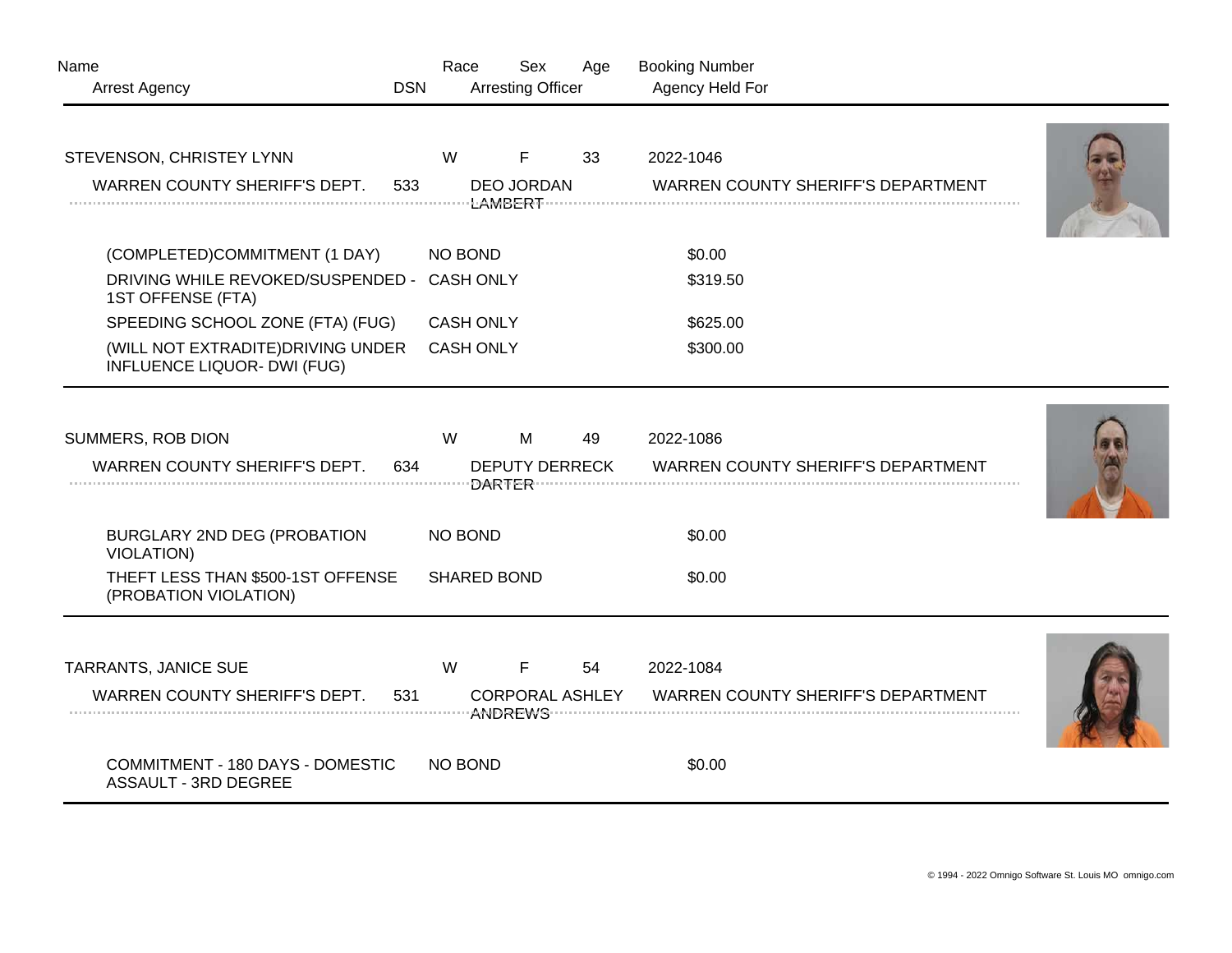| Name<br><b>Arrest Agency</b>                                                                  | <b>DSN</b> | Race                  | Sex<br><b>Arresting Officer</b> | Age | <b>Booking Number</b><br>Agency Held For  |  |
|-----------------------------------------------------------------------------------------------|------------|-----------------------|---------------------------------|-----|-------------------------------------------|--|
|                                                                                               |            | W                     | M                               | 31  | 2022-1063                                 |  |
| <b>WELLS, TYRELLE CHARLES</b>                                                                 |            |                       |                                 |     |                                           |  |
| WARREN COUNTY SHERIFF'S DEPT.                                                                 | 453        |                       | <b>DEPUTY JASON</b>             |     | <b>WARREN COUNTY SHERIFF'S DEPARTMENT</b> |  |
|                                                                                               |            |                       |                                 |     |                                           |  |
| <b>TRESPASS-1ST DEGREE</b>                                                                    |            | <b>RPAW</b>           |                                 |     | \$0.00                                    |  |
| <b>STEALING</b>                                                                               |            | <b>RPAW</b>           |                                 |     | \$0.00                                    |  |
| UNLAWFUL POSSESSION OF DRUG<br>PARAPHERNALIA                                                  |            | <b>RPAW</b>           |                                 |     | \$0.00                                    |  |
| UNLAWFUL POSSESSION OF DRUG<br>PARAPHERNALIA                                                  |            | <b>RPAW</b>           |                                 |     | \$0.00                                    |  |
| POSSESS CONTROL SUBSTANCE<br><b>EXCEPT 35 GRAMS OR LESS</b><br>MARIJUANA/SYNTHETIC CANNABINOD |            |                       |                                 |     | \$0.00                                    |  |
|                                                                                               |            |                       |                                 |     |                                           |  |
| WESSON, JENNIFER NICOLE                                                                       |            | W                     | F                               | 28  | 2022-1064                                 |  |
| WARREN COUNTY SHERIFF'S DEPT.                                                                 | 634        | <b>DEPUTY DERRECK</b> |                                 |     | U.S. MARSHAL (ST. LOUIS)                  |  |
| US MARSHAL (ST. LOUIS)                                                                        |            | NO BOND               |                                 |     | \$0.00                                    |  |